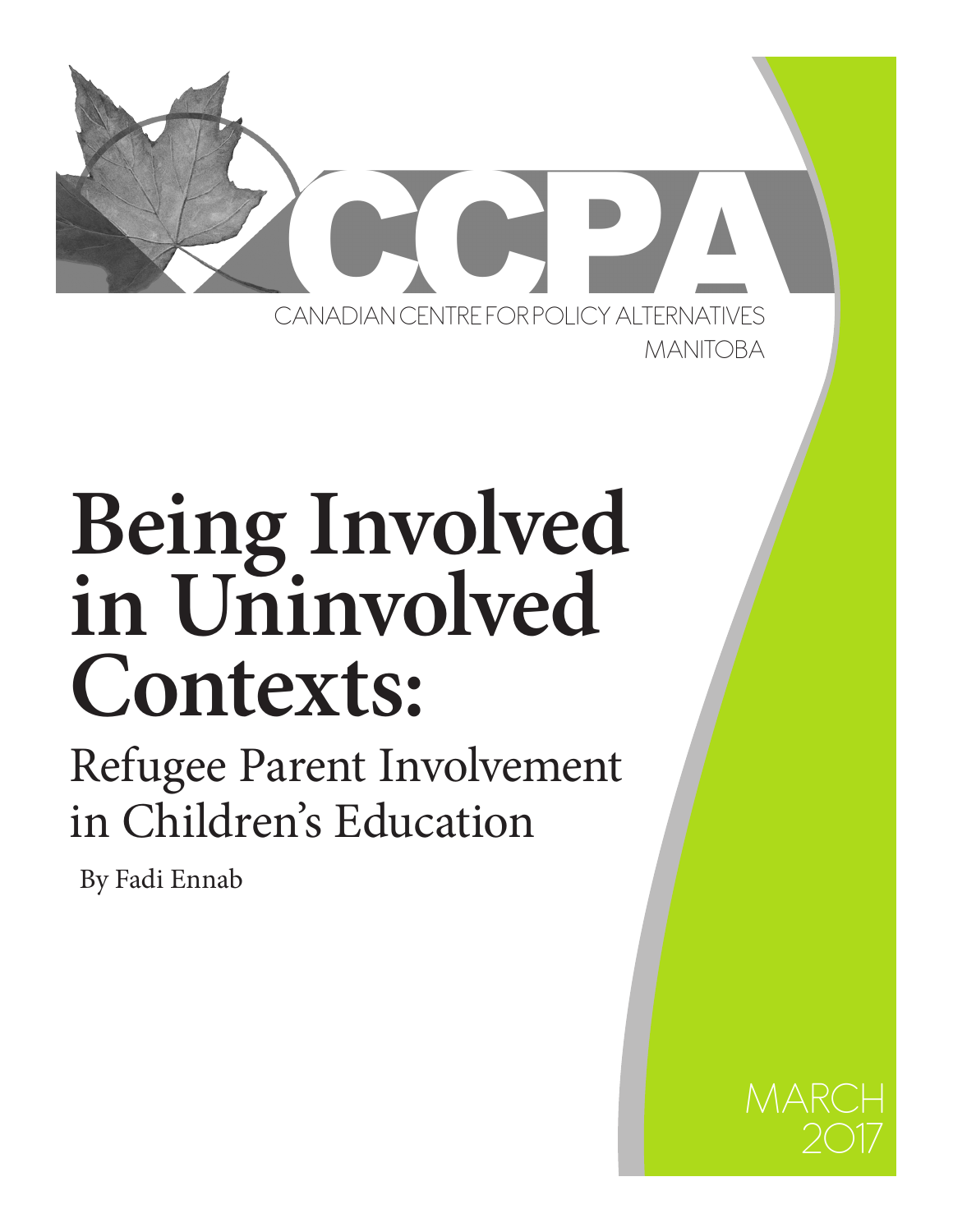**Being Involved in Uninvolved Contexts: Refugee Parent Involvement in Children's Education**

**isbn 978-1-77125-335-2**



Unit 205 – 765 Main St., Winnipeg, MB R2W 3N5 tel 204-927-3200 fax 204-927-3201 email ccpamb@policyalternatives.ca







Social Sciences and Humanities Research Council of Canada

**Acknowledgements**

The author would like to express his gratitude to Dr. Shauna MacKinnon for involving him in this project and providing her support throughout the research process. The author is also thankful for the families and school staff that participated in this research project and shared their experiences. Thanks to the members of the Newcomer Coalition Education who assisted in recruitment and in providing spaces, along with few interpreters, to interview parents.

All the opinions and views expressed within are the sole responsibility of the author.

I am pleased to acknowledge the generous financial support of the Social Sciences and Humanities Research Council of Canada through the Manitoba Research Alliance grant: Partnering for Change – Community-based solutions for Aboriginal and inner-city poverty.

#### **About the Author**

Fadi Ennab is a researcher, lecturer, and trainer on issues related to migrants. He has an MA in Sociology from the University of Manitoba.

Conseil de recherches en sciences humaines du Canada

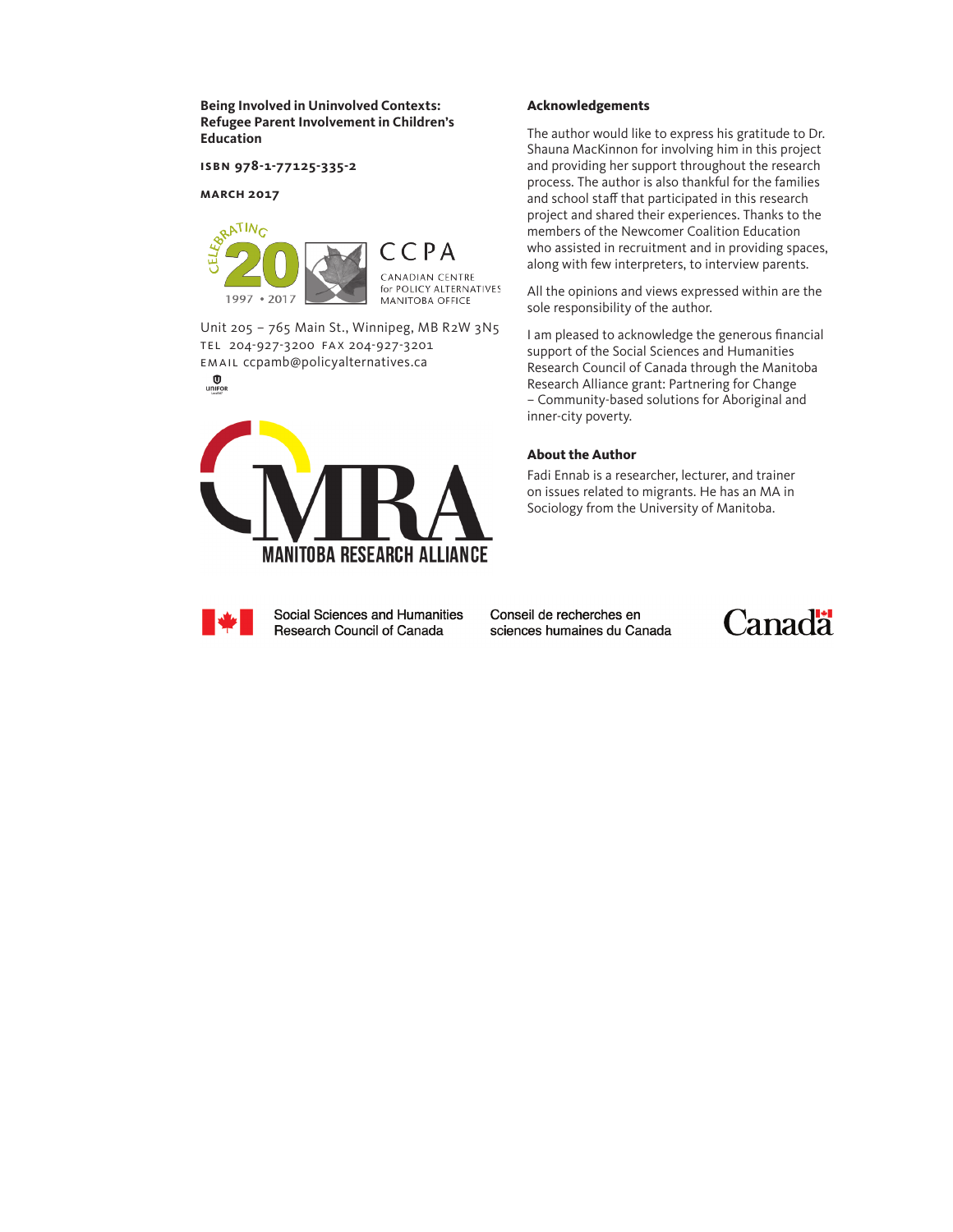## Introduction

The involvement of parents from refugee backgrounds in their children's education is crucial for academic success and community development, including civic participation and empowerment. When parent involvement is supported by school communities and inspired by the knowledge and experiences of newcomer communities, "it can mobilize transformative local resources and become powerful tools of school reform and family and community engagement" (Jasis and Ordoñez-Jasis 2012: 86). Yet, as research shows, schools often struggle in promoting the involvement of newcomer parents, especially in settings where there are language, cultural, and/or socioeconomic challenges separating the school system and its staff from the communities and families they serve (OECD 2015; Glogowski and Ferreira 2015). This is not surprising, especially in Manitoba, given the "overwhelming pressure on existing infrastructure and services" (MacKinnon et al. 2006: 4; Thomas 2015). While parents from refugee backgrounds are not a homogenous group, they face unique, multiple, and intersecting challenges that can negatively impact their involvement in their children's education to the point of potentially being uninvolved (Weine 2008; McBrien

2011; Georgis et al. 2014). With limited parental involvement and supports, it is harder for parents to ensure the success of their children, academically and socially.

Increasing numbers of newcomers live in Canada, and the province of Manitoba is leading this trend. Canada receives 250,000 newcomers per year. Fewer than 20,000 are refugees (about 8 percent of all newcomers). In spite of some ebb and flow, the number of refugees living in Manitoba has increased over the years. Between 2000 and 2010, Manitoba accepted 11,215 refugees at a rate of about 1,100 a year, or roughly 10 percent of all immigrants, with most settling in Winnipeg. Most of the refugees are from Africa, Asia, and the Middle East (Adekunle et al. 2015). According to Manitoba Labour and Immigration (2015: 3), in 2014 Manitoba "received the highest number of refugees in its history and the highest number of refugees per capita in Canada". This trend was maintained in 2016 with thee federal government's Syrian refugee program. In the past five years, Manitoba public schools have welcomed "over 23,000 new students from Kindergarten to Grade 12 who are learning English as an additional language [EAL]" (Newcomer Education Coalition of Manitoba 2015: 9). Given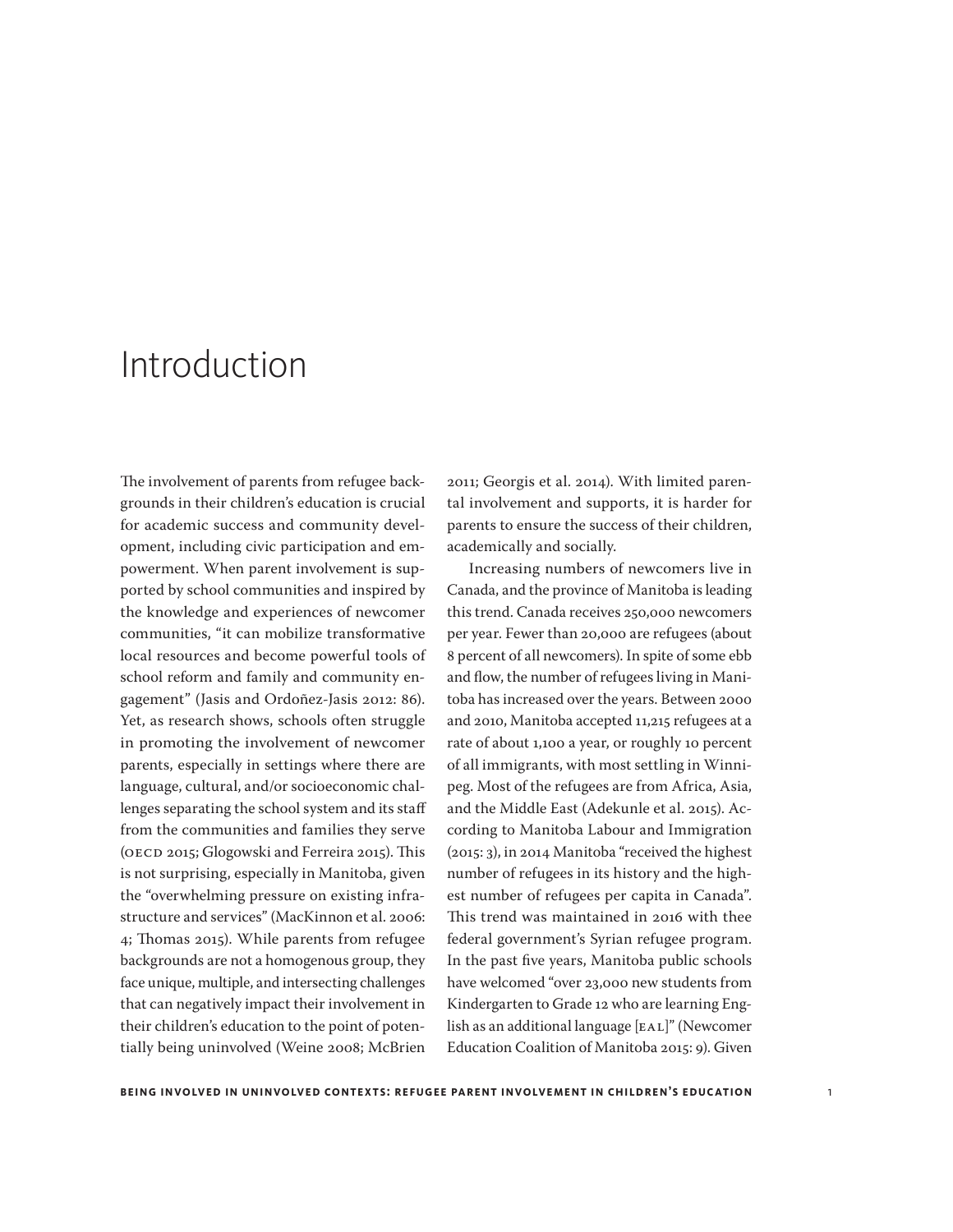the increasing number of newcomers refugees it is important to ensure that are involved in their children's education.

Families from refugee backgrounds are often marginalized by an educational system that does not recognize their unique social needs and does not provide culturally sensitive supports due to limited funding and over reliance on Eurocentric approaches. Research on refugee families in Manitoba shows that students can feel isolated and excluded in their schools as a result of perceptions of racism from teachers and students. Refugee students face higher drop-out rates and are being disproportionately streamlined into lower level educations or jobs (Kanu 2008; Dykshoorn 2009). There are also common misunderstandings between parents and school staff and ineffective educational involvement practices that continue to be relied on, such as focusing on school involvement while ignoring home involvement (Kanu 2008). This gap is exacerbated by the lack of research on refugees, including parent involvement in children's education. In an attempt to address the gap, this community-based qualitative research focuses on the involvement experiences of refugee parents and the challenges they face in being involved in their children's education. By understanding the unique needs of refugee parents and the contexts in which they live, this research study seeks to provide ways to meaningfully and effectively promote parent involvement.

### Why Focus on Refugee Parental

Involvement in Children's Education?

There is a large body of academic research demonstrating a strong relationship between parent involvement in children's education, student academic success, and community empowerment. Having refugee parents involved in their children's education acts as a protective factor against cumulative risks and can help ensure their success (Weine 2008). By having involved parents students can have more support and social capital. Parent involvement can "build self-esteem, raise skills, open pathways and in some cases lead directly to employment for parents" (Muller 2009: 22). Teachers also benefit by having parents involved because they can work together with families, which tends to reduce misunderstandings on shared expectations. Parent involvement is also seen as part of a broader moral commitment to social justice and educational equity for disenfranchised populations by enhancing relationships and resource sharing among community members (López 2001; Auerbach 2007). Given the rate of return on educational spending, it is important to support parent involvement because there is a strong public-policy argument for government investment in parent involvement (Muller 2009). Parent involvement benefits all students across cultures, backgrounds, and socio-economic statuses. Not supporting parent involvement for groups at risk of marginalization, such as refugee families, can undermine other supports provided to them (People for Education 2009). For these reasons, it is important to promote and maintain involvement in education, especially among refugee families.

In spite of the increasing amount of research documenting the improved outcomes for refugee students when their parents are involved in their education, it is difficult to find research specifically focused on the involvement of refugee parents in Manitoba. Existing research is focused on the experiences of African refugees, primarily from Somalia, in Alberta (Shimoni et al 2003; Este and Tachble 2009; Georgis et al. 2014) and on immigrants in Ontario (Ippolito and Schecter 2010; Wong 2015; Glogowski and Ferreira 2015; Khanlou et al. 2015) and Montreal (Beauregard et al. 2014). Research by Kanu (2008) and Stewart (2012) briefly mention parent involvement as part of their discussion on refugee students. Kanu's (2008: 928) research on African refugee students in Manitoba schools found that "cultural differences in expectations of parental in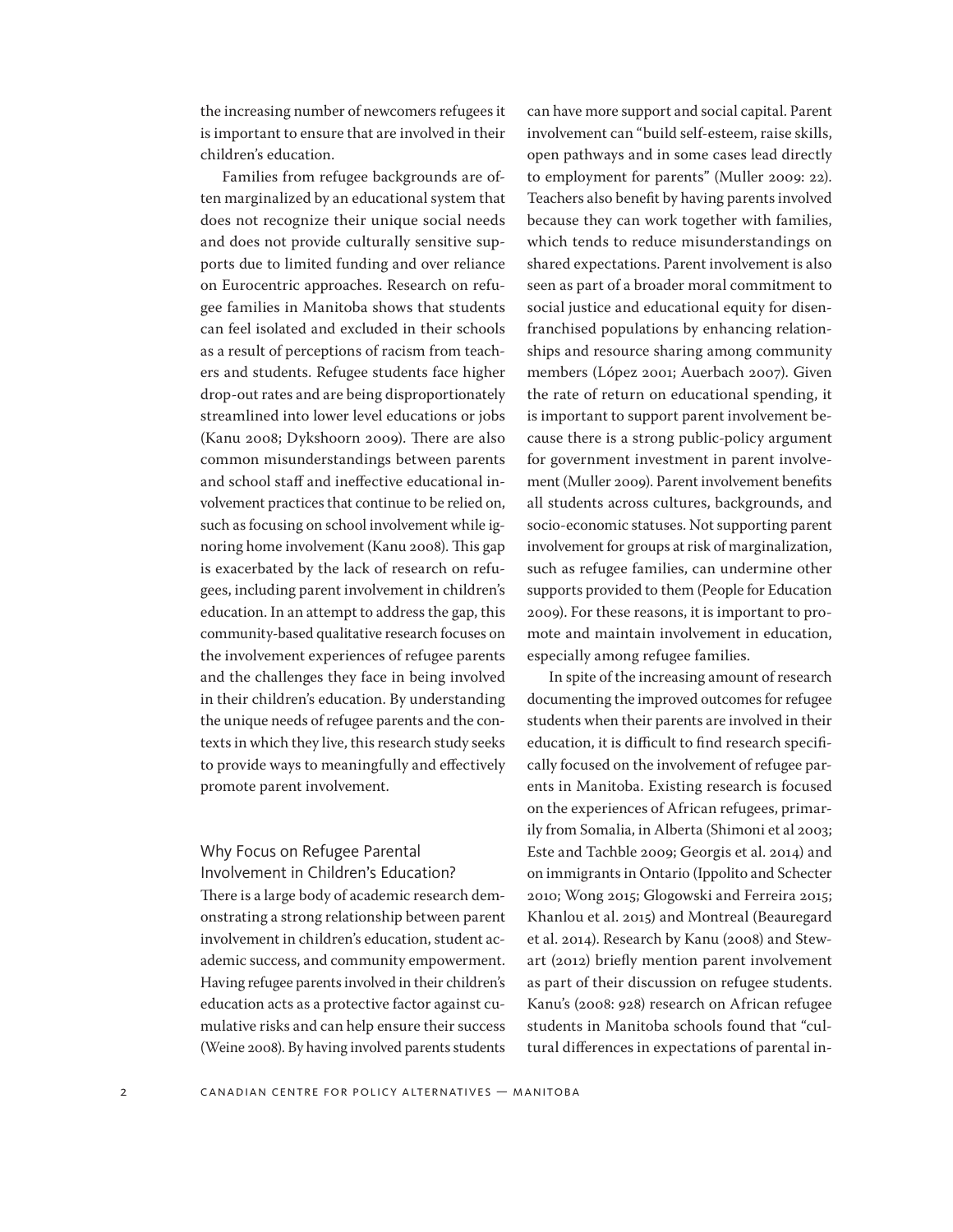volvement in their children's schooling" as one of the main challenges parents often cited as negatively affecting their student's academic success, in addition to economic pressures, acculturation and adaptation challenges, and limited English language proficiency. Stewart (2012) also noted that school leaders should collaborate with parents and community groups by providing welcoming information, providing translation, and encouraging parents to participate in schools by addressing barriers, such as language, work schedules, and child care, which often limit their involvement.

Qualitative research exploring parental involvement in children's education in Canada (Shimoni et al. 2003: 565; see Kanu 2008; Este and Tachble 2009), the United States (see Hos 2016; Tadesse 2014; Roxas and Roy 2013; Rah et al 2009; McBrien 2011; Weine 2008), and Australia (see Sainsbury and Renzaho 2011) show that newcomer families, especially refugees, often face more challenges being involved than white middle-class parents. Refugee parents often face social, psychological, and economic challenges being involved in their children's education, so that more school-community collaboration is required to support them. In spite of these barriers, refugee parents were "not at risk from disengaging from their children" (Shimoni et al. 2003: 565). All refugee parents, including those in Manitoba, say that they want their children to have a better life in their new country, but they may have difficulties translating these hopes into involvement that is effective in their new social contexts. Even though refugee parents were not often participating as expected of them by school staff, they expressed a genuine interest in their children's education (López 2001; Kanu 2008; Este and Tachble 2009).

#### Policy on Parent Involvement

Parental involvement in children's education is regarded as a common school-reform effort to

improve student success in Canada, the USA, and Australia. As noted by McBrien (2011) all three countries' departments of education have web pages specifically designed to help parents understand and become involved with their children's formal education. Suggestions often include: valuing education, attending school meetings, creating home environments conducive to learning, and volunteering at school.

In Manitoba, the provincial government, the Winnipeg School Division (WSD), and the Manitoba Association of Parent Councils (MAPC), recognize the importance of parent involvement. In 2012, the Manitoba provincial government introduced legislation to strengthen parental involvement in the education system and recognized MAPC as the official representative of parent councils in Manitoba, whose mission statement indicates that it "is dedicated to supporting, promoting, and enhancing meaningful involvement of parents and caregivers within school communities" (MAPC 2014). Introducing this legislation then Education Minister Nancy Allan said that it "would support and promote meaningful involvement and participation of parents in education" (Manitoba Government 2012). The WSD also recognizes that "strong parent involvement creates stronger school communities and the best educational experience for children" (Winnipeg School Division 2016). In spite of the recognized value of parent involvement, most of the focus is often on school-based activities from a mainstream approach that does not consider the unique needs of refugees (see Manitoba Education 2005). Similarly, Wong (2015) argues that in Ontario, the School Administrator's Guide to Parent Engagement, which is produced by three Ontario Principals' Councils, ignores the unique needs of newcomer parents. Given the gap in policy on refugee parent involvement it is important to understand parent involvement in a more inclusive way that focuses on the experiences of refugee parents inside and outside the schools.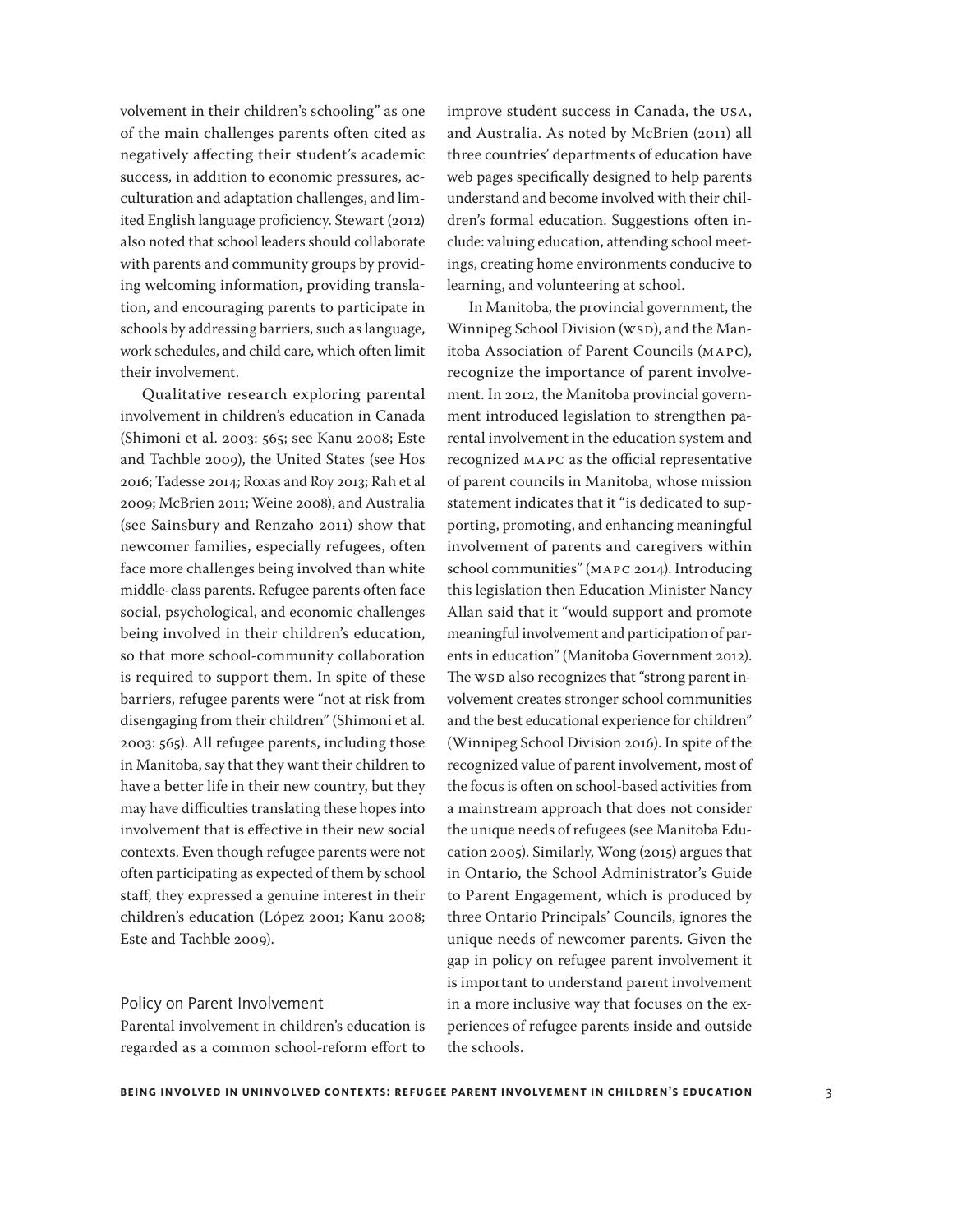Reconceptualizing Parent Involvement

Traditionally parent involvement focused on school participation and student academic performance which often privileges already advantaged parents, such as white middle-class parents, who face fewer barriers to doing well on these measures compared to refugees parents. This also ignores other forms of invisible or hidden involvement of refugee parents at home. Some newcomer parents do not assume that involvement in children's education is closely related to their direct interaction with the school officials and teachers. Since refugee parents are less likely to be involved in their children's schools than white middle-class parents, some educators label their involvement as inadequate, assuming that refugee families do not value education. At times they might even consider the parents to be a barrier to their children's education rather than an asset (Pasic 2014; Jasis and Ordoñez-Jasis 2012). In quickly categorizing parents this way, educators engage in practices that are counterproductive to their efforts, creating a self-fulfilling prophecy reinforcing power inequities between them and families (Voltz et al. 2010). In doing so the "myth of uninvolved" refugee parents is perpetuated (Auerbach 2007: 252). Instead of understanding the needs of refugee families and incorporating parents' life experiences and knowledge, parent roles, and family desires into the school communities as valuable educational contributions, traditional conceptions of parent involvement have ignored or misrepresented those needs as parent deficits.

More critical conceptions of parent involvement try to include the experiences of oppressed and marginalised groups, such as refugees, from a more empowering perspective. Paulo Freire's (1970/2003: 69) work on critical pedagogy defines involvement as "not pseudo-participation, but committed involvement" which aims at transforming social relations by allowing marginalized groups to be empowered, liberated from oppression. Freire (1970/2003) also tried to show how involvement in education must be seen not as an event, but as a continuous process needing support and attention. Following similar insights, critical research shows that parent involvement is socially structured, culturally mediated, and psychosocially enacted according to individual resources and relationships within families. This means parent involvement must consider: "status variables, structural factors, and parents' lived experience along with process variables and individual psychosocial resources", including affect-values and sense of belonging (Auerbach 2007: 254). In addition to school participation and academic supports, we need to consider parent involvement outside of the formal school environment. For example, parents encourage their children to study by sharing their migration experiences with them. López (2001: 433) described how low-income families of colour "translated the lessons of working hard in the field into lessons for working hard in school" to their children. López suggested that the transmission of sociocultural values be recognized as legitimate parent involvement and that schools build on such ways in which parents are already involved. In addition to promoting educational attainment as a means to social mobility and independence, refugee parents teach their children responsibility through values of extended kin networks, respect for elders, and mutual cooperation. They also instill cultural pride and "didactic style" of learning and teach their children about their family struggles (Sainsbury and Renzaho 2011). From these perspectives, parent involvement is understood as relational, responsive to the needs and encompassing of the strengths of the families (Suizzo 2015; Georgis et al. 2014). Note that the terms "parental involvement" and "parental engagement" are often used interchangeably and both have a long history in the field of education (Glogowski and Ferreira 2015). This study uses a definition of parent involvement that is more empowering to refugees by including their voices and experiences.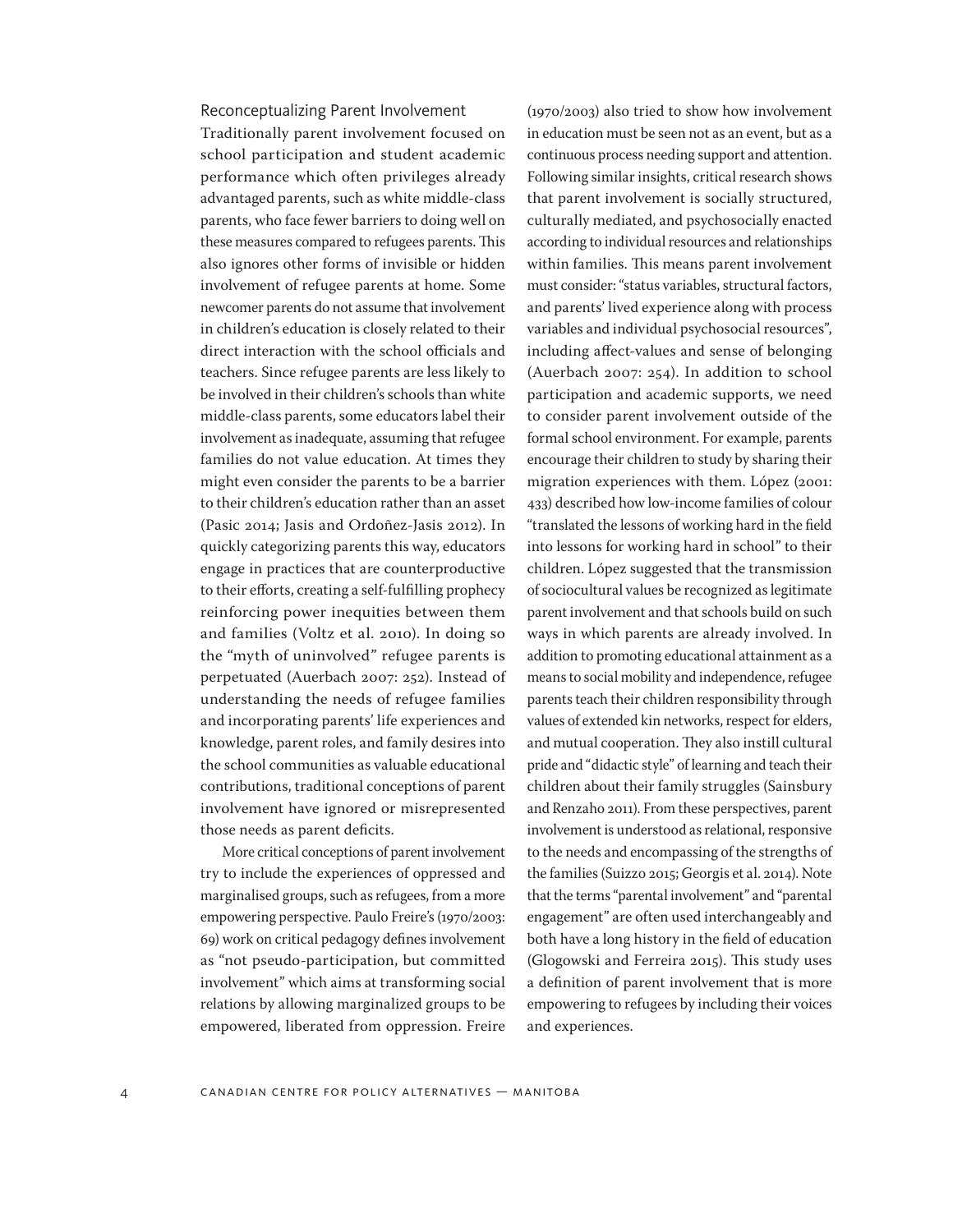## Methods

#### Research Approach

Developed through a participatory action research (PAR) approach, we used qualitative methods to better understand the experiences of refugee parents in Winnipeg's inner city. A PAR approach is often understood as a research approach that involves the active participation of community voices in all phases of research for the purpose of producing helpful results to make positive changes (Nelson et al. 1998). In using this approach, one is better able to understand the experiences of refugee parents in the contexts they live in and be able to address these issues more inclusively.

To implement a participatory action research approach community involvement is essential. For this reason, the Newcomer Education Coalition (NEC), a group consisting of various stakeholders from the community, newcomer organizations, and the Manitoba government, was instrumental in shaping the research design and the questions asked. In addition, a community researcher living in the inner city and who represents some of the racial-linguistic newcomer community in this study was hired to lead the research. This was helpful to gain trust of families and for communicating with some who spoke only Arabic. The community researcher worked under the

supervision of Dr. Shauna MacKinnon, University of Winnipeg and co-investigator of the Manitoba Research Alliance (MRA). The MRA is committed to PAR approaches as well as building the capacity of student and community researchers.

#### Research Procedures

Three specific research questions guided the investigation of this study:

- 1. How do refugee parents perceive and feel about their involvement in their children's education?
- 2.What are the barriers to refugee parental involvement?
- 3.What helps to address these barriers and promote parental involvement?

Most parents were recruited through the help of four newcomer organizations who are affiliated with the Newcomer Education Coalition. These organizations are: the Newcomers Employment and Education Development Services (NEEDS), the Immigrant and Refugee Community Organization of Manitoba (IRCOM), the Peaceful Village, and the Community Economic Development Association (CEDA). Staff from each of these organizations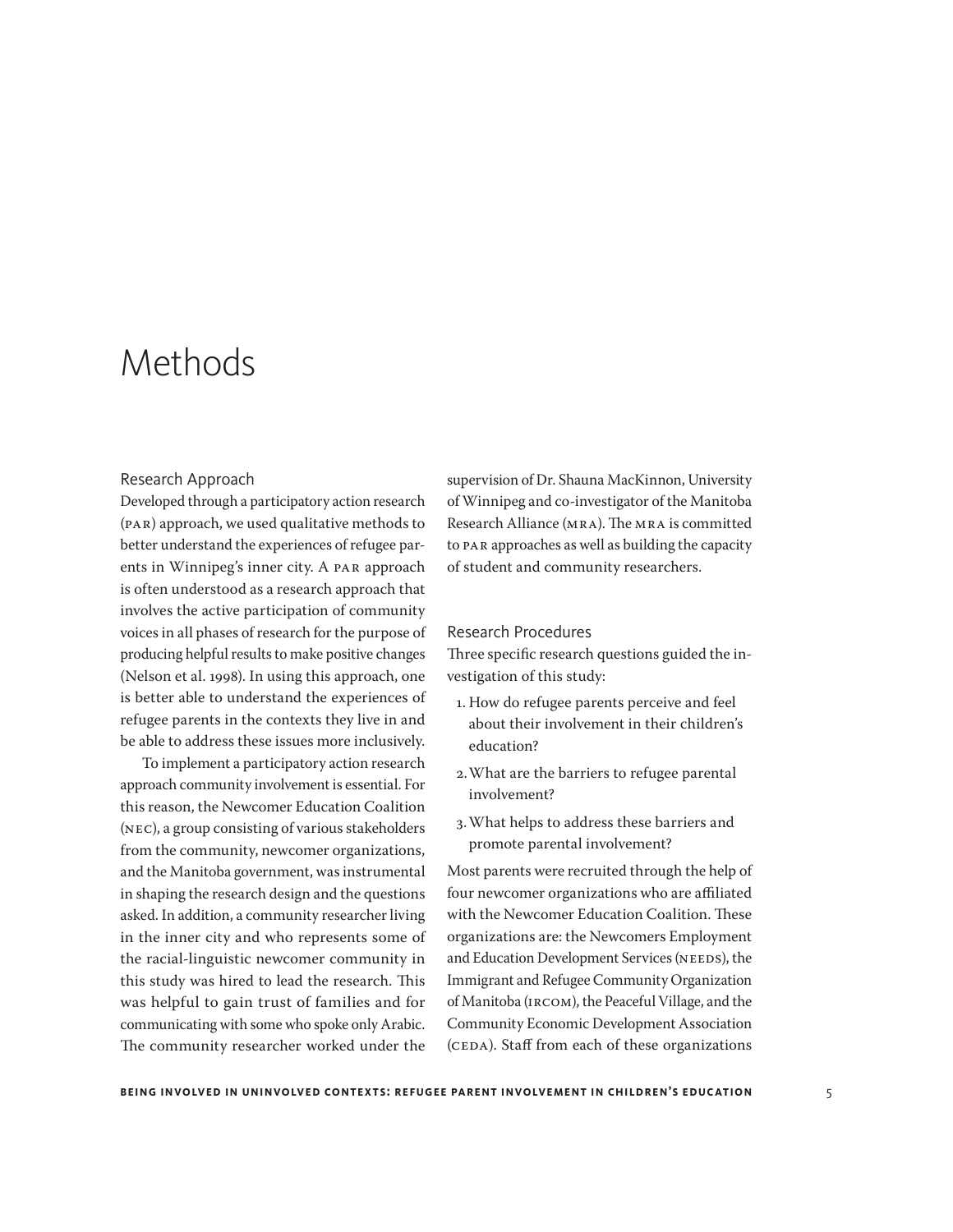invited refugee families who already relied on their support in the past and had some level of trust already established. Each organization provided a quiet room to conduct the interviews. Only four parents were recruited informally from the West Broadway neighbourhood and these interviews were conducted at two family homes. Focus groups with school staff took place at meeting rooms in two different inner city schools. Participants were selected using a snowball sampling by the Newcomer Service Coordinator who works for the WSD and who is also a member of the Newcomer Education Coalition. Student participants for the focus group were also selected using a snowball sampling. The community researcher approached youth and some of their parents at a public space in the inner city where it is common to play soccer during the summer. Interviews were conducted between February and August 2016.

Written consent was obtained from participants on the day of their interview. For most of the students, who were under 18 years old, consent was obtained from their parents in addition to their assent to participate. Interviews ranged from 30 to 90 minutes. Each participant, except school staff, was given an honorarium for their participation in the interview. Parents were give \$25 cash and students were given \$15 gift cards and, if needed, bus tickets for transportation.

#### Data Collection

Multiple methods were used including individual interviews with parents and their children, focus groups with school staff and students, and surveys with school staff.

#### **Individual Interviews**

Primary data was collected from 23 in-depth, semi-structured parent interviews. In addition, follow-up interviews were conducted with three parents, and seven of their children. Families were selected using a criterion sampling strategy. First, families had to have arrived to Canada as refugees. Second, families had to have at least one child in the Winnipeg School Division (WSD). These criteria were used to set the framework of this case study, refugee parents who have children in the WSD. Interview questions were divided into four main parts: 1) Background information relating to the participant's migration and educational experiences before living in Winnipeg; 2) Involvement in education, which involved topics around parent perceptions of their involvement in children's education and of their role as parents, barriers and facilitators to parental involvement, expectations, and values held by parents towards their children; 3) Home and community interactions, and; 4) School interactions. Parents also completed a questionnaire assessing their demographic information, such as age, gender, family structure, educational level, and socioeconomic status. Students who participated in the individual interviews were asked similar questions to those their parents were asked. Just over half of the interviews were conducted in English, the remaining were in other languages: six in Arabic, two in Arabic/English, and three in Somali, Amharic, and Kinyarwanda.

#### **Focus Groups with School Staff**

In order to make more meaningful interpretation of the parents' narratives, focus groups were also conducted with school staff and students. The focus group interview is a qualitative research technique mainly used to obtain information about the feelings and opinions of a small group of participants relating to a given problem, experience, or other phenomenon (Williams 2010). Participants in the focus group were asked five main questions regarding their perceptions of the involvement of refugee parents in their children's education, the progress of refugee children at their schools, and ways that they practice and recommend to promote parental involvement. Two focus groups were conducted including a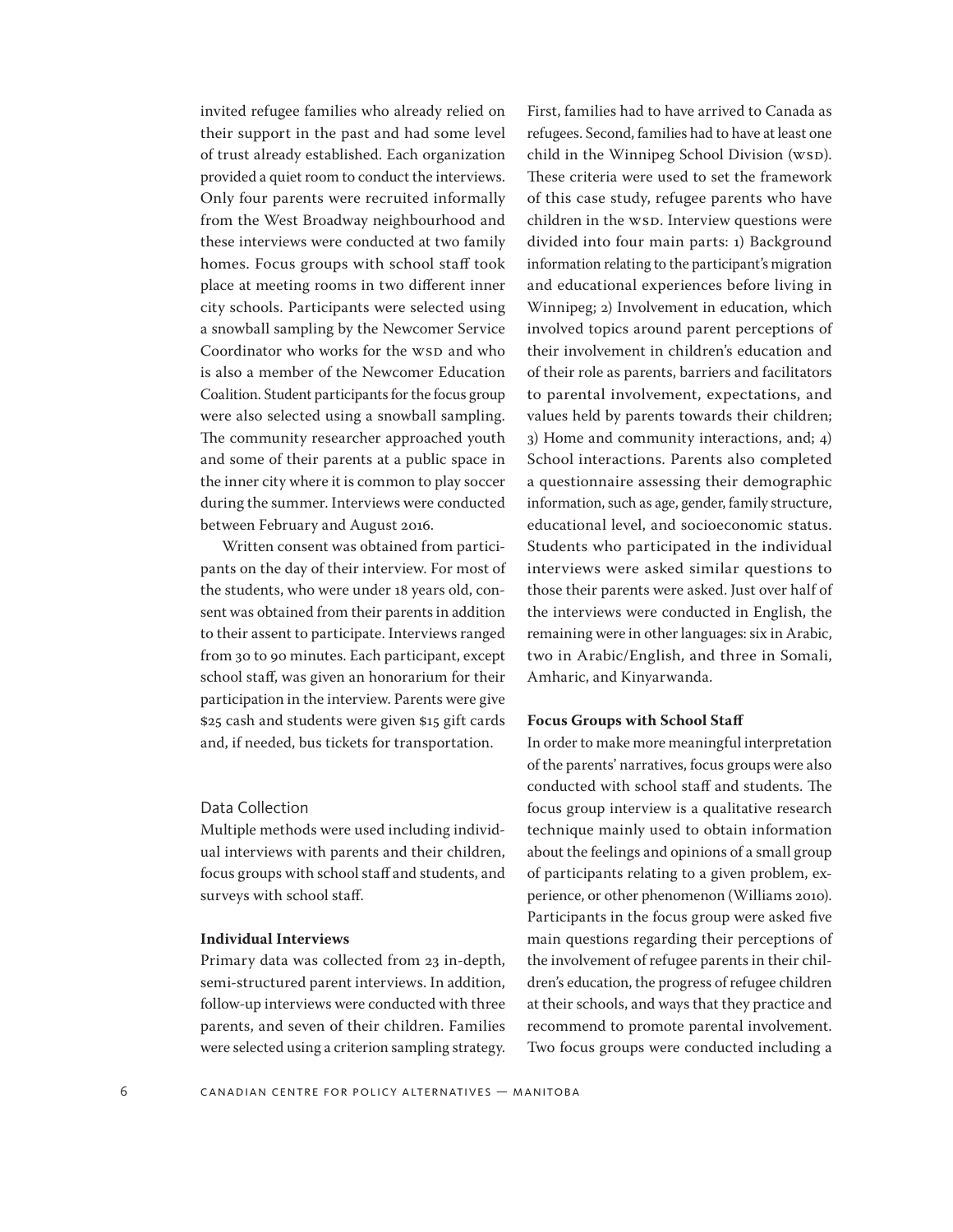total of 16 school staff; the first focus group included 10 staff and the second included six staff. School staff who participated worked in a variety of positions, including: five Intercultural Support Workers, three EAL Teachers, three Principals, two Vice Principals, and the remaining three worked in different support/counselling positions. The school staff worked in 14 different schools with high numbers of newcomers in the Winnipeg School Divisions. Some of the staff worked in more than one school.

#### **Focus Group with Students**

In addition to the focus group with school staff, a focus group with seven refugee students was conducted. Questions for students were similar to those asked to staff, but were focused more on their own experiences and perceptions. Almost all of the students arrived in Canada within the last three years. Most were from the Middle East, mainly Syria and Iraq, except for one adult who was from Somalia, Africa. Students were registered in three different schools. Most of them were in grade 10 and a few were in higher grades. They were between 15 to 19 years old. Each of them said that they had between six and eight other siblings in their home.

#### **Surveys**

To support the qualitative information gathered by the interviews, surveys, including closed and open-ended questions, were completed by some school staff in the Winnipeg School Division (WSD). Surveys and consent forms were first sent to school principals asking them to share them

with their staff to participate, if they wished. In total, 25 surveys, from seven different schools, were filled and submitted back through email and in-person. Most staff (18 out of 25) worked as teachers, the remaining were support workers or school administrators. 15 of the staff worked for less than 10 years in their schools, while the remaining worked for over 10 years. The surveys asked seven multiple choice questions and a few brief answer-questions on how staff viewed parent involvement and student progress, school supports, and any additional comments related to refugee families.

#### Data Analysis

The community researcher audio-recorded, transcribed and analyzed all the information obtained from participants in the research study. To analyze the findings an inductive approach was used in which study findings emerge from the information and through the researcher's interactions with the information. This approach avoids predetermined theoretical assumptions about the data.

#### Ethics Review Process

Ethics approval for this study was sought and approved from the University of Winnipeg's Human and Research Ethics Board. In order to conduct research with students and staff in the Winnipeg School Division (WSD) approval was also sought and obtained from the WSD's Research Advisory Committee.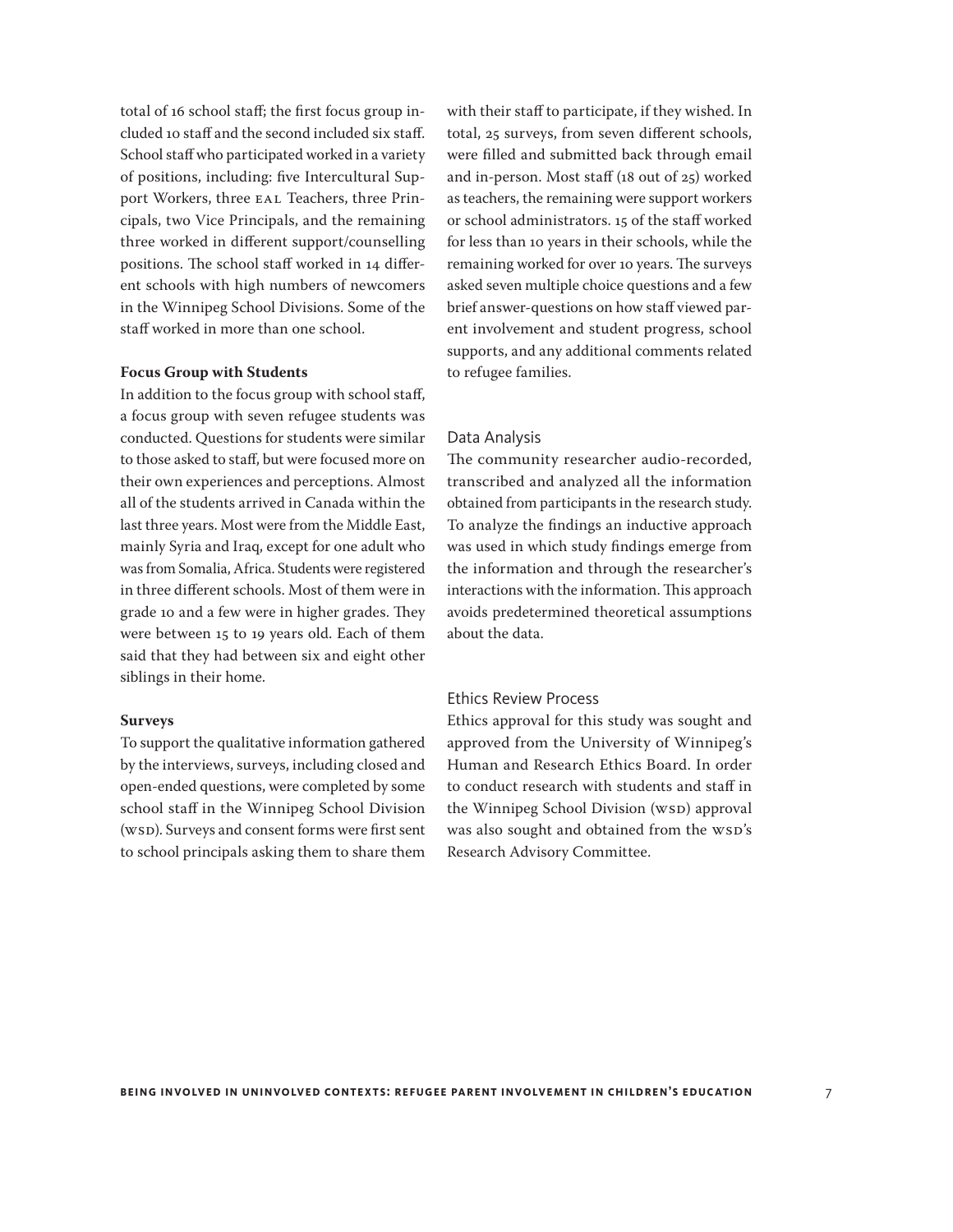## Findings and Discussion: Refugee Parent Voices and Experiences

#### Parent Demographics

At the time of the interviews, all parents indicated that within Canada they have lived only in Winnipeg, Manitoba. Similar to immigration trends, most parents were from Africa, Middle East, and South Asia. By country of birth, seven parents were born in Somalia, four parents were born in each of the following countries: Syria, Congo, and Bhutan, and the remaining were born in Ethiopia, Iraq, and Nigeria. The 23 participants interviewed came from 21 unique families with a total of 90 children. Through the demographic forms completed by parents the following data was obtained:

- *• Year of arrival:* 65 percent of parents arrived to Winnipeg within the last five years. The remaining parents arrived just over five years. The overwhelming majority of the parents did not move directly to Canada from their countries of birth.
- *• Income:* Almost all refugee families in the study had low incomes and were living on welfare or the support of their private sponsor in their first year: 57 percent made less than \$20,000, and most of the remaining made \$20,000–\$40,000.
- *• Number of children:* On average each parent had four children. Some parents had as many as seven children, while others had only a few children. Most of the students do not work while going to school, and they participate in after school and summer programs.
- *• Residency status:* 83 percent of parents had a permanent resident status (not Canadian citizens). About equal halves of the sample were either government sponsored or privately sponsored refugees.
- *• Parental education:* 65 percent of parents did not have a high school diploma (four parents from Somalia and Congo had never been to school) and the remaining parents had completed high school. None of the participants had a post-secondary education.
- *• Employment status:* 75 percent of parents were unemployed and most had not gone for job training or an educational program in Canada.
- *• Gender:* Around half of the parents identified themselves as females and the other half as males.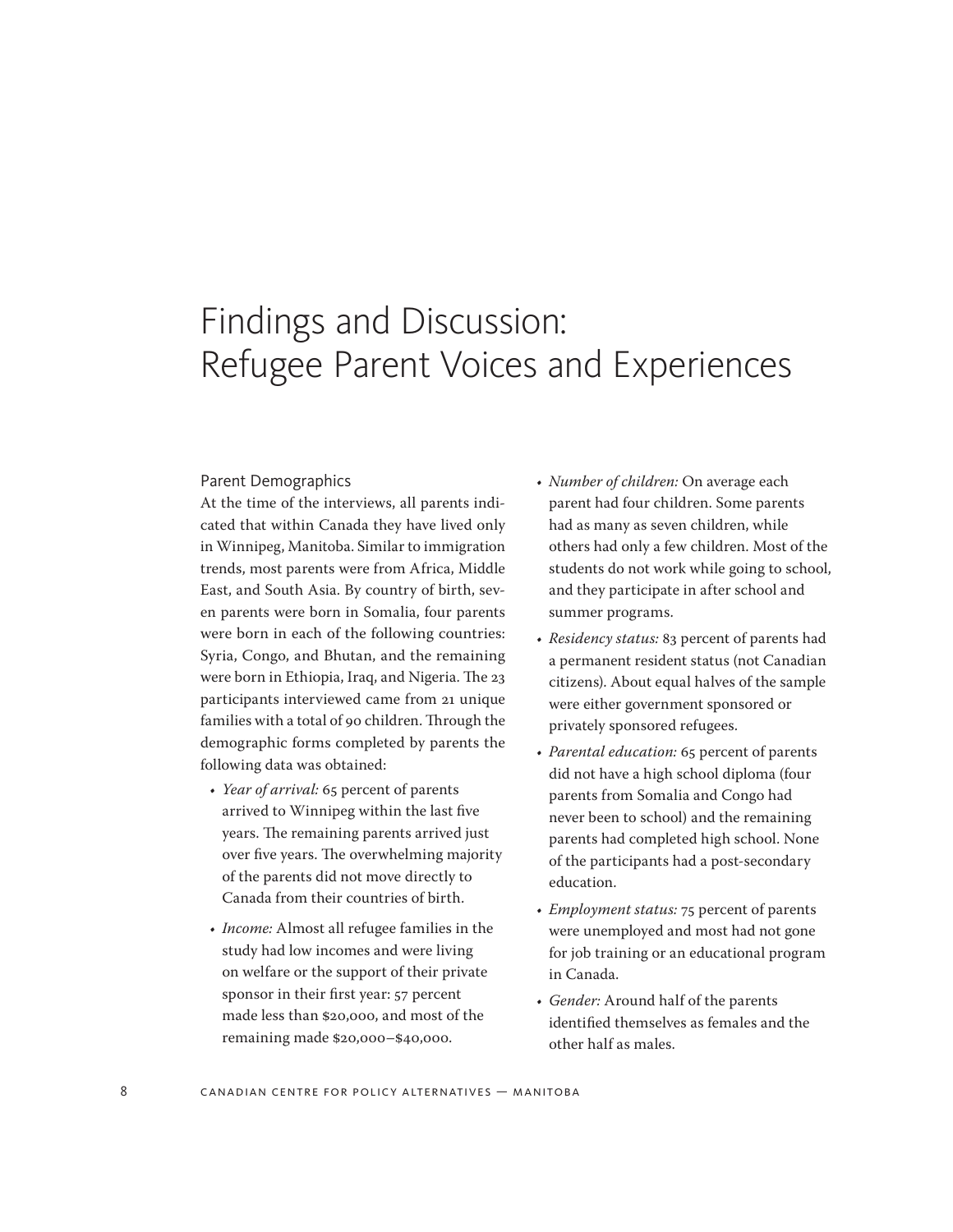- *• Age:* 70 percent of parents were between the age of 25 and 44, the remaining were over 45 years old.
- *• Marital status:* 75 precent of parents were married, the remaining were either separated or widowed.
- *• English level:* 87 percent of parents noted they spoke either 'basic' or 'an intermediate level' of English, only a few said they had an 'advanced' level of English. Almost all parents said they attended or are attending English language training in Winnipeg.
- *• French level:* 78 percent of parents said they did not know any French.

#### Parent Perceptions

Consistent with the literature (Kanu 2008; Este and Tachble 2009), most parents in this study felt that their involvement in their children's education was "good" even though their interactions with the schools could be limited. Most parents felt that a strong involvement often meant having a good "relationship and understanding" with their children at home, being "attentive" to the need of the family, "following-up [with children] in spite of time demands", "talking like a friend", providing the "right space" for studying, offering practical skills, and sharing experience as a "daily practice". Very few parents defined involvement in terms of school participation and interactions with staff. Only three parents tried to be involved by being active in their children's schools through volunteering or attending a program. This indicates a limited active involvement in the schools, which many of the school staff confirmed in this study.

Interviews with students and school staff added more nuances to the parents' perceptions. The students in the study had similar perception to that of their parents. Most students said that even though their parents do not know how to help academically with doing homework, they are concerned about their education and encourage them to go without missing school. Unlike refugee families, who often focused on the home when asked about involvement in education, most school staff focused on school participation and relations. Most survey responses from school staff described parent involvement as "adequate" or "needing improvement".

Values Guiding Educational Involvement Almost all refugee families, parents, and students in the study attached a high value on involvement in their children's education because they saw it as a means to ensure that their children internalize a positive value for education. As one parent emphasized, "involvement in education is the best thing to solve problems. If you know your child and how is he adapting at school by asking the teacher" (Somali Father, participant number (hereafter "PN") 21). In fact, a few parents said that their very reason for being in Canada was for a better education for their children: "To be honest, if it wasn't for my children's education I wouldn't have come here [to Canada]" (Syrian Mother, PN 2). Both parents and students felt that education was very important for gaining rewarding employment and a future, including a chance at being "a president [or a]… millionaire" (Somali Father, PN 18). Education was also seen to have a universal value for "everyone and everything", especially for refugees to adjust and understand the rules of their new societies. It is "the most important thing in life for me and my daughter", because it offers independence (Ethiopian Mother, PN 23). This study shows that refugee parents placed a high value on being involved in their children's education and these values often facilitated their involvement in their children's education.

#### Meanings of Parenthood

Research on the educational involvement of refugee fathers in Alberta attributed three main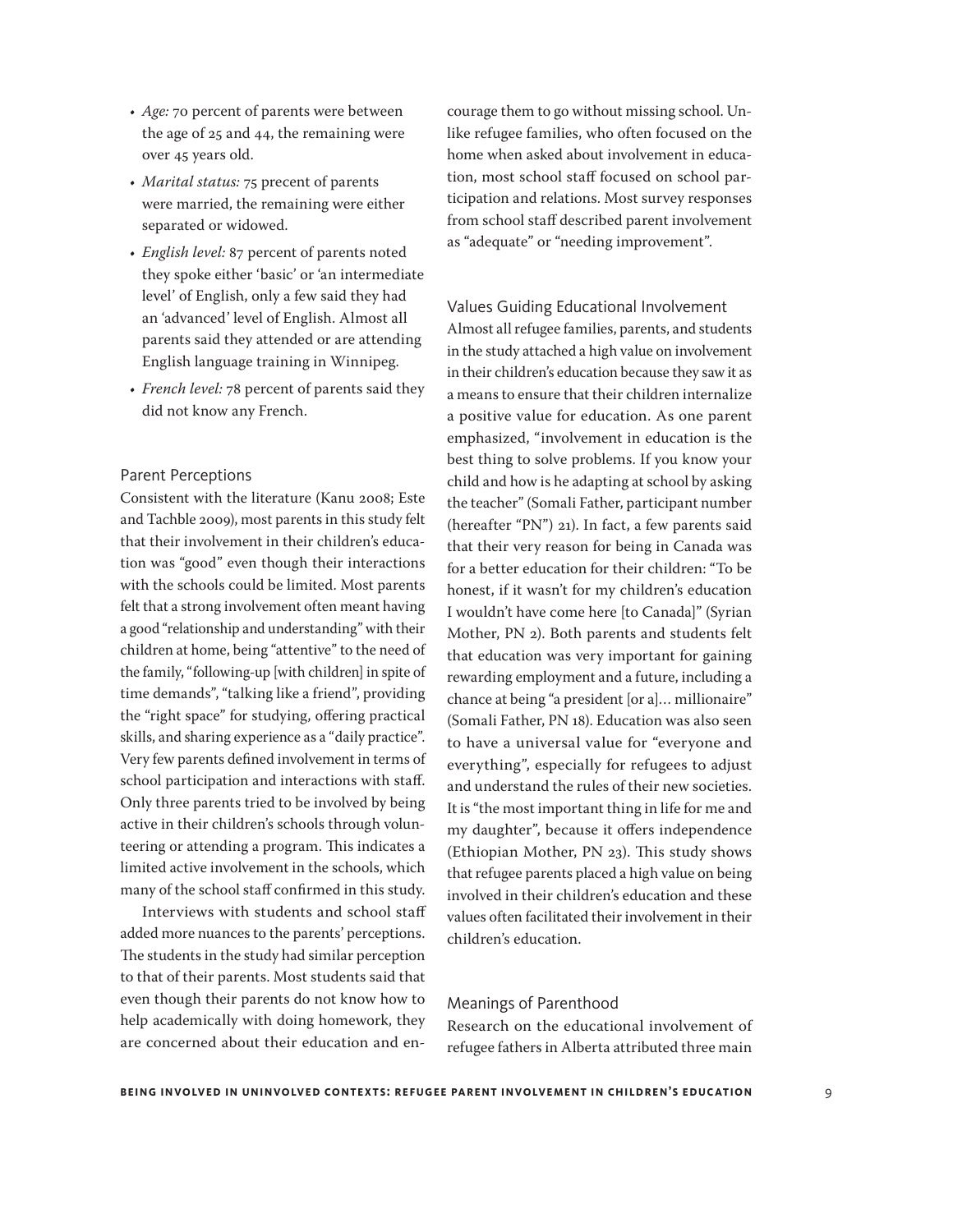roles to parenthood: role model, provider, and protector (Este and Tachble 2009). In addition, this study found another role associated to parenthood, the sacrificer, which was a common theme among a few mothers. Perhaps Este and Tachble (2009) did not find this because their study excluded mothers. The fathers in their sample were also more educated and more likely to be employed than fathers in this study.

#### **Role Model**

Parents offered suggestions, advice, and encouragement to guide their children. They also offered cultural and moral guidance, which was seen as more effective in guiding behavior than physical discipline. A few parents explain the importance of role modeling in the following ways:

The first school for the children is home. We have to teach and support them every day (Bhutanese Father, PN 17).

I feel they should follow our habits and traditions. I don't want them to go out of the way. Canadian life is not like ours. They don't have halal [allowed] and haram [forbidden]. I have to guide them (Syrian Mother, PN 3).

You have to remind your children of their culture so they don't lose it. It is hard to catch up with the culture of the people here in Canada, and hard to hold your culture back home [Somalia] (Somali Father, PN 21).

#### **Provider**

There were some gender differences in how fathers and mothers perceived their roles. Fathers often saw themselves as providers responsible for providing help and support, including money, food, and school supplies. On the other hand, mothers were more likely to say that they help with 'everything at home', including house chores, such as food preparation and cleaning, and managing home relations or being attentive to the needs of the family. The way parents perceived their roles often contradicted with their lives now in Canada. Fathers who used to spend more time working out of the home before coming to Canada were now unemployed and like some of the mothers were lamenting about "doing nothing sitting at home" (Syrian Father, PN 1). This made some fathers more involved at home than they were in the past, as some mother explained, "Now [after arriving in Canada] my husband helps a little, he changed, but over there [in Syria] he wouldn't because he would come home really tired from work" (Syrian Mother, PN 2).

#### **Protector**

Some parents assumed the role of the protector in the family. Most refugee families lived in poorer inner city areas that tended to be experienced and perceived as riskier at night, filled with "police cars and siren" and "gangs and drunk people". Sometimes parents were concerned and wanted to take care of their children, especially their daughters, and make them feel "safe and healthy". For example, one parent mentioned that she became "over protective" of her daughter because she experienced a racist incident in the community – a man questioned her daughter's choice to wear the Hijab and called her a "terrorist" (Somali Mother, PN 8).

#### **Sacrificer**

Recent research on refugee children recognizes the invisible strategies that parents use to support their children, such as using "gift-and-sacrifice" motivational narratives (Graham et al. 2016). A few mothers in this study noted that their role, like their own mothers, involves "sacrificing" themselves for their children:

There is no mother like me who care about her children with everything… The mother has to sacrifice for her children. I don't care about myself, if I learn or not. I care about my children to learn… My children's future is my future (Syrian Mother, PN 2).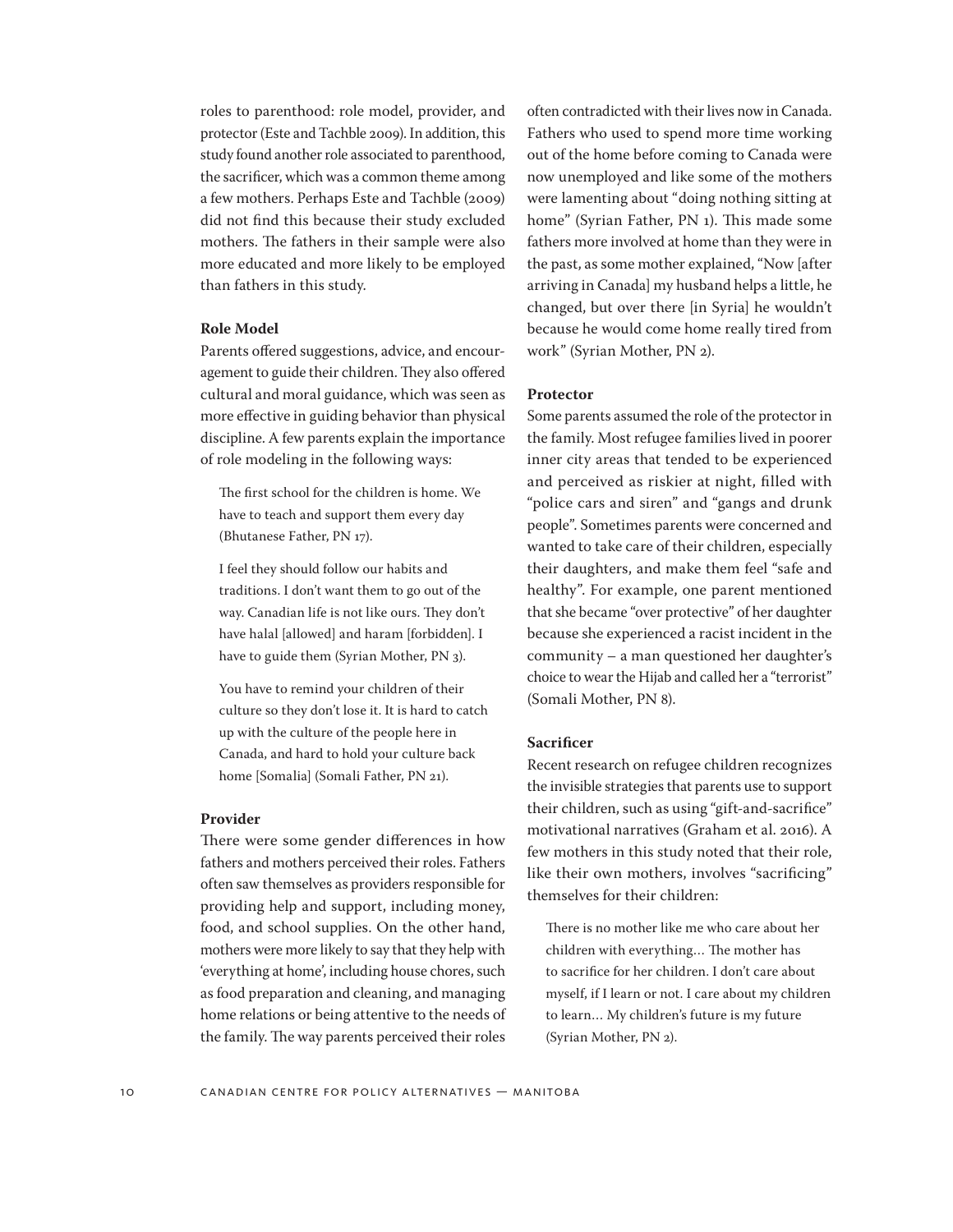A mother is supposed to be everything for her children, their mother, father, and brother in their life… You feel that the mother is exceptional; you always have her on the side of your mind (Syrian Mother, PN 4).

This sense of sacrifice is what made five out of seven students in the focus group interview express an exceptional image of their mothers, emphasizing that an "Arab mother is better than a Canadian mother". When asked about why they feel this way, the students explained that an Arab mother cares about her children no matter how old they are, and because she doesn't do things such as "use drugs" or "allow her children to date before marriage" (Student Focus Group). In other cases, some single parents also expressed sacrificial qualities when they took on both the roles of the father and mother. As one father expressed: "I have two roles: I have to play the role of the mom [because she has a mental disability] as well as the father" (Bhutanese Father, PN 13).

#### Sharing Migration Experiences

Newcomer parents often make constant comparisons between their past life and their children's lives now in Canada in order to express for their children their "duality of consciousness" (Jasis and Ordoñez-Jasis 2012: 84; Suizzo et al. 2015). Students with greater awareness of their parents' sacrifices for their education reported greater school effort and higher valuing of education. In a similar way, some parents in this study felt that it is important to share their experiences with their children as a way to motivate and inspire them to go to school and succeed in life. Parents used personal and social examples from their migration experiences to show their children how much they struggle in the past and the present for them to be able to have the privilege of accessing a good education. Parents wanted their children to be conscious of their lives before and after arriving in order to model good behavior and values. As some parents explained:

Look at my condition, I didn't study or learn. I want them to learn and give them what was not given to me. I want them to be from the best people (Syrian mother, PN 2).

Now my children have a luxury life compared to mine. So I tell them sometimes why are you careless?... if you are highly qualified you can be flexible everywhere… sometimes I regret and blame myself that I should have studied more (Bhutanese father, PN 13).

I tell my children an old Arabic proverb, 'Time and [sea] waves don't wait for anybody' (Somali Father, PN 18).

#### Barriers to Involvement

In order to understand refugee parental involvement from a more inclusive perspective, it is necessary to examine the barriers that impede involvement. Consistent with the literature on refugee families in Manitoba (Kanu 2008: 923; Magro and Ghorayshi 2011), the findings of this study suggest "multiple, complex, and interrelated factors interact" to create and maintain barriers (perceived and actual) to parent involvement. These barriers were grouped into three broad categories: psychosocial barriers, parental education and language barriers, and lack of school supports.

#### Psychosocial Barriers

In this study, participants discussed several psychological and social challenges that impact parent involvement in education. These include past migration experience, lack of family supports, acculturation stress, internalized racism, family challenges, lack of social supports, and lack of affordable and quality housing.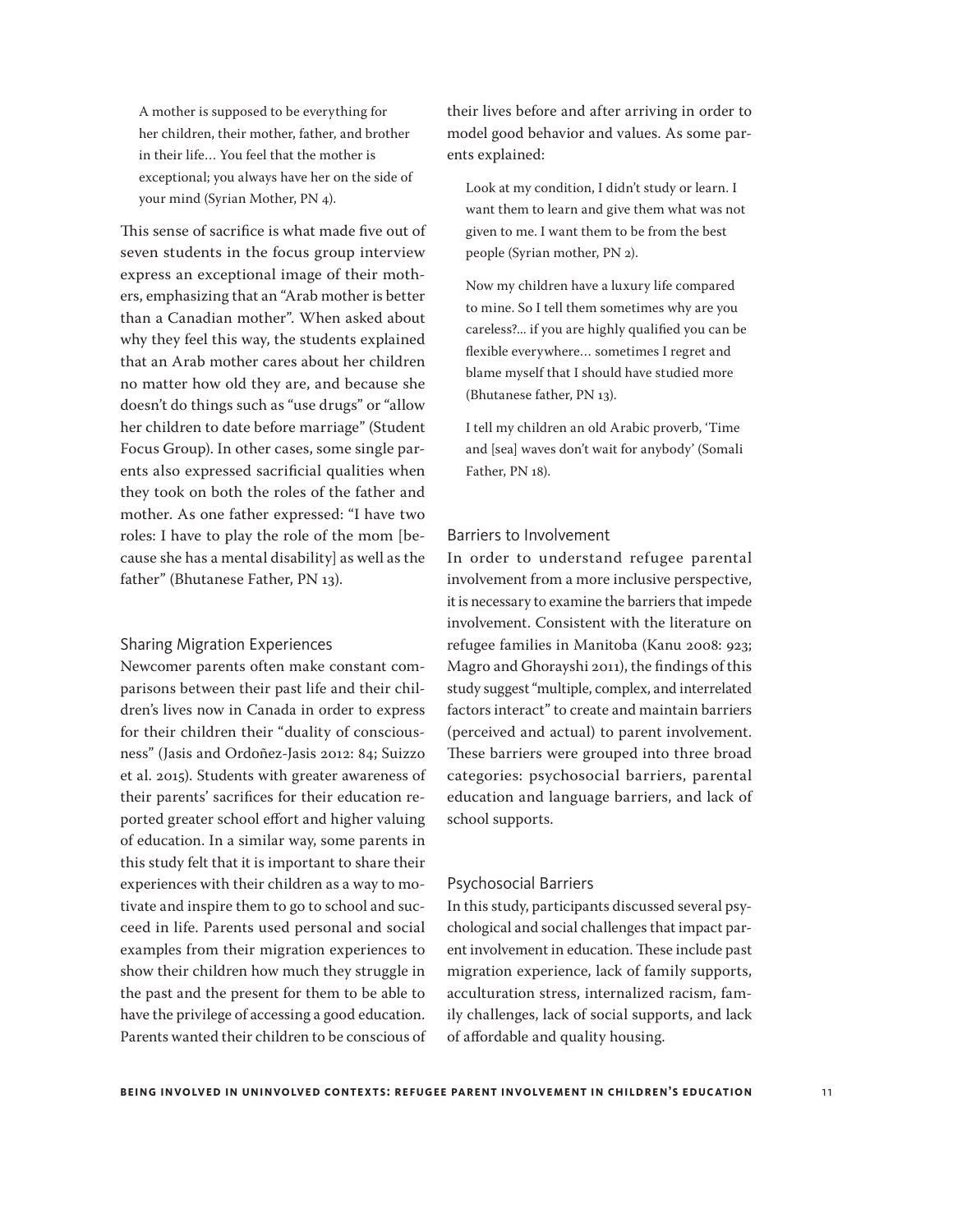#### **Past Migration Experiences**

Research on refugees show that chronic stress or traumatic events that occur before, during, and after flight from one's homeland along with the rapid physical and psychological effects on one's sense of identity and belonging can impact parent involvement in children's education (McBrien 2011). Sometimes stressful pre-migration experience can also result in post-traumatic behaviors, such as lack of trust of others (Tadessa 2014). All the refugee parents in the study fled their homes due to violence in their countries of origin. The violence took many forms including war, civil conflict, ethnic persecutions, and poor social and economic conditions. Parents were often stressed by the conditions they experienced in their source countries. As a mother recalls her life in Syria before she had to leave, "My children used to hide under the blanket to try to not hear the bullets… they were terrorized by the constant shelling and the massive destruction… We lost family, friends, close ones, and those we know" (Syrian Mother, PN 2). Unfortunately, many parents also noted difficult conditions in the neighboring countries they first fled to. In these countries, many experienced psycho-social stresses including racism, temporary residency status (often with no to little social entitlements), poor housing, restrictions to legal employment, and difficulties accessing quality and affordable education. A few parents had lived in camps for an extended period of time, as long as two decades. Some parents were also dealing with medical concerns or disabilities in their families at the time of their arrival.

#### **Family Separation**

Being separated from people they love and relations that connect them to their land and culture is a common theme among refugee families. Feelings of mourning, longing, or guilt related to loved-ones can limit emotional capital of parents to interact with their children (Rousseau et al. 2001). In this study, many parents noted that they miss their family members and friends in their source countries. Three refugee mothers indicated that they are separated from at least one of their children who did not accompany them to Canada. This was emotionally draining for many of the parents as they always thought of their loved ones. A single mother explained her feelings about missing one of her children: "I am tired from this situation, and 24 hours I cry. I am separated from my family and I want my son to come here, he is young and he has asthma. I would like him to come with his father [to Canada]. Even my eyes I don't see from them because I cry lots" (Iraqi Mother, PN 12). Sometimes families separated after arriving in Winnipeg. In one case a father moved out of the house because of divorce one year after arriving in Canada: "It is hard for us to have our parents separate… If we want something from my dad we have to walk all the way to him and ask him something. Before it was easier because they are together so we ask them what we need" (Children of a Somali Father, PN 21). Sometimes separation made parents experience a rupture in their time and space and a desperate desire to go 'back home' even though the notion of home is unstable. "We thought we will go back to our country, Bhutan, [but] we stayed in Nepal 19 years… [We] lived in a camp. My body was in the camp, but my mind was with my parents and siblings in Bhutan. I am forgetting now" (Bhutanese Father, PN 13).

#### **Acculturation Stress**

Acculturation refers to the social and psychological changes that take place in interactions between individuals of different cultures. For refugees acculturation can be stressful, sometimes resulting in cultural shock, especially for those who are from a racial or linguistic group that cherishes values different from while middleclass Canadian families (Kanu 2008; Dykshoorn 2009). These findings are also echoed in this study. Some parents and students have never seen "white people or foreigners", "white snow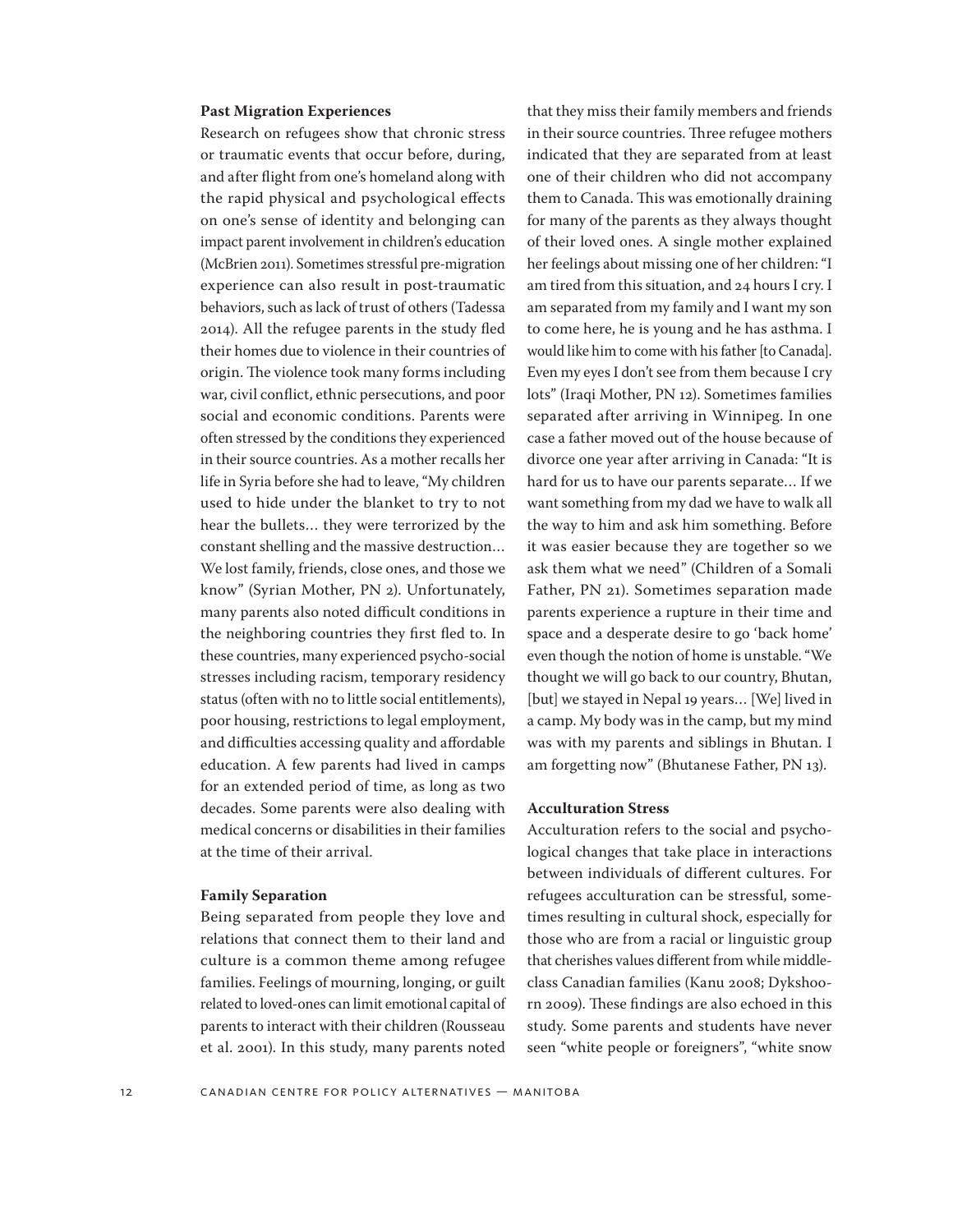and trees without leaves", "disgusting food" or even a structured city or school in their "forest". Some did not expect to find it hard to access "easy things" like the food they grew up liking and accustomed to. Some students expressed that on arrival they "hated" their life and wanted their parents to take them back immediately. Families often engaged themselves in comparing their lives before and after Canada. As one participant expressed his feelings, "Until 5 or 6 months [after I arrived] my mind was not working perfectly. The school somewhere and everything [is] different. It is too hard…" (Bhutanese Father, PN 17). While sometimes the stress of acculturation was experienced as intense extreme stress (e.g. cultural shock), in other times it was more implicit and gradual, especially with some parents who expressed internalized racism.

#### **Internalized Racism**

Research shows that oppression, especially when it is pervasive in society, can also become internalized, the hidden injury of oppression that is often ignored or minimized (David 2014). When oppression is internalized, it can lead to intragroup fragmentation and conflict because it prevents group members from connecting with one another. Oppressed group members may begin to discriminate against one another and choose to emulate and identify with oppressors in order to create a more positive identity for themselves. This is not surprising, because in contexts in which oppressed groups are forced to be consistently and systematically devalued and dehumanized, the oppressor becomes the model of acceptable humanity (Friere 1970 cited in David 2014). One form of internalized oppression, is internalized racism, holding discriminatory attitudes towards one's own ethnic group. Ethnic self-hatred can lead to negative health outcomes and embarrassment about one's family, particularly those who are less acculturated or with less social capital (networks, skills, and resources) (David 2014). Some parents in this study expressed sentiments

of internalized racism. For example, two refugee fathers put the blame on other parents, like them, when it comes to parental disengagement in education and challenging behavior in children. As a few fathers noted:

Some immigrants who come here even though they get rent paid and are allowed to study end up being drunk [and uninvolved in their children's education], why should the government bring them? Maybe it is better if they died in Africa? (Somali Father, PN 18).

What make my children challenging is those refugee parents who give their children open freedom and who don't know what they are doing… My children are affected by those because they are their friends and came from the same place and now they go to the same school (Somali Father, PN 21).

Internalized racism was also common among other mothers and ethnic groups. For example, one participant felt positively attached to her neighbours who were from a different country of origin than her, but had negative feelings toward neighbours from her own country of origin who she perceived as "all cunning" which made her prefer social isolation over proximity (Iraqi Mother, PN 12). In a similar manner, another parent expressed negative sentiments of teachers from her own ethnic background saying they are disrespectful to families in comparison to Canadian-born teachers (Syrian Mother, PN 4). Internalizing racism towards their own ethnic backgrounds can limit parent interactions with school staff and with members of their own community who can be a much needed source of support and empowerment.

#### **Perceived Loss of Parental Authority**

Similar to previous research findings (Brewer and McCabe 2014; Este and Tachble 2009; Kanu 2008), some refugee parents in this study felt that the re-settlement process jeopardized their position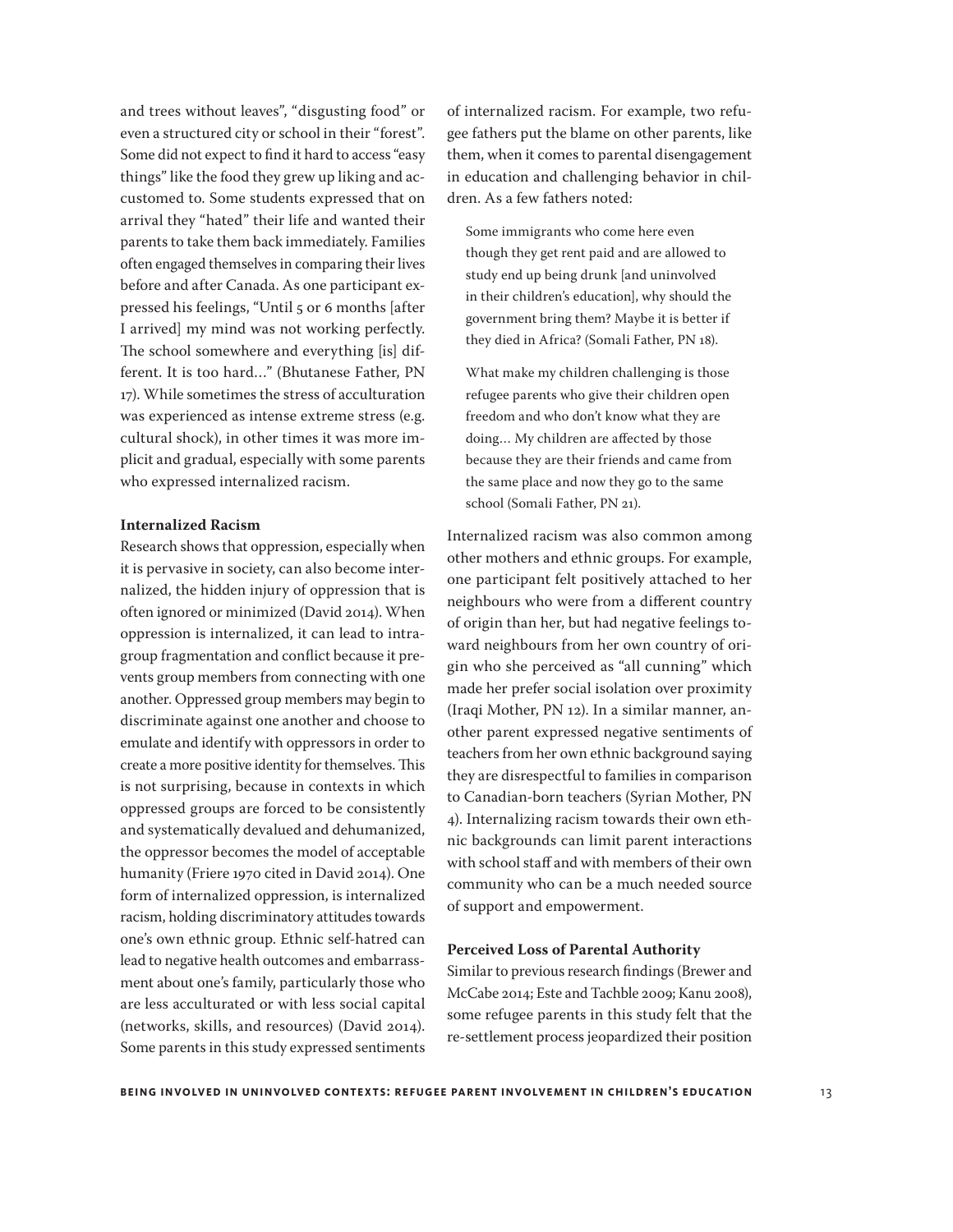in the family. These feelings were often a source of constant emotional stress. The loss of control was sometimes associated with their children's' school performance and/ or adulthood. It was also associated with the "role reversal" between parents and children, when the latter helps the former in dealing with issues such as interpretation and navigating between systems. This tends to happen more and more as the children acculturate and learn the language faster than their parents. Sometimes this puts the children in an inappropriate position that can be stressful on them. More than half of the parents in the study relied on their older children to help the younger children with homework and other duties in the home, such as household chores and child care. Sometimes the children acted as interpreters and translators for their parents as they communicated with school staff and others around them. Some students also helped their parents learn English and do their homework. These family relations can undermine parental involvement in their children's education. Parents felt that they were either losing or had already lost control over their defiant children who were perceived to be exerting more independence as a result of living in Canada:

When I talk to my son, he tells me: "What can you do? Nothing! Even police cannot catch me because I am under 18. What do you say?" I say you are crazy… We are told [by the children] this is Canada and we can do what we want… This made me very, very angry, I was crazy about that" (Congolese father, PN 6).

Here they have freedom and have more power to do what they want. That is a problem sometimes with dealing with children. When I say stop it they have to listen, but here they ask questions, why I should listen to you? (Bhutanese father, PN 17).

When I tell their parents to talk to their children, they will say here it is Canada we can't speak with them, let them do what they like they will know themselves and then come back after (Somali father, PN 21).

Most students in the focus group said that they "spend a lot of time out of the home" and that they were "shy" to approach at least one of their parents, usually the father. As one student explained, "We can't talk about everything. Sometimes if you tell them something they will not allow you so I won't" (Student Focus Group). In a few cases, parents were resentful and intimidated because local child welfare authorities interfered in their involvement with their children (see also Este and Tachble 2009). As a parent and some school staff mentioned:

One day my son called that office [Child and Family Services - CFS]… After that my wife had to go to some office for parents to go learn how to be with kids, that is something very funny. We don't have a choice. We go for a month every Wednesday and then they give us a certificate, but the boy was wrong not us… (Congolese Father, PN 6).

Some parents are so intimidated [in dealing with CFS] because they don't have the knowledge… [to] be empowered... or they don't evolve as fast as their child… Sometimes that is where the kid falls at the crack because parents are not that much involved as they should be other than maybe going when the school calls… I've seen many parents feel helpless, disappointed, and regret their decision of coming here because they seem to be getting away from their child emotionally (Staff Focus Group).

Refugee students have overwhelmed parents or have been placed in temporary foster care (Survey Response)

In addition to experiences with CFS, three parents mentioned that their family had to deal with police on one or more occasion. Two parents also indicated that one of their children no longer live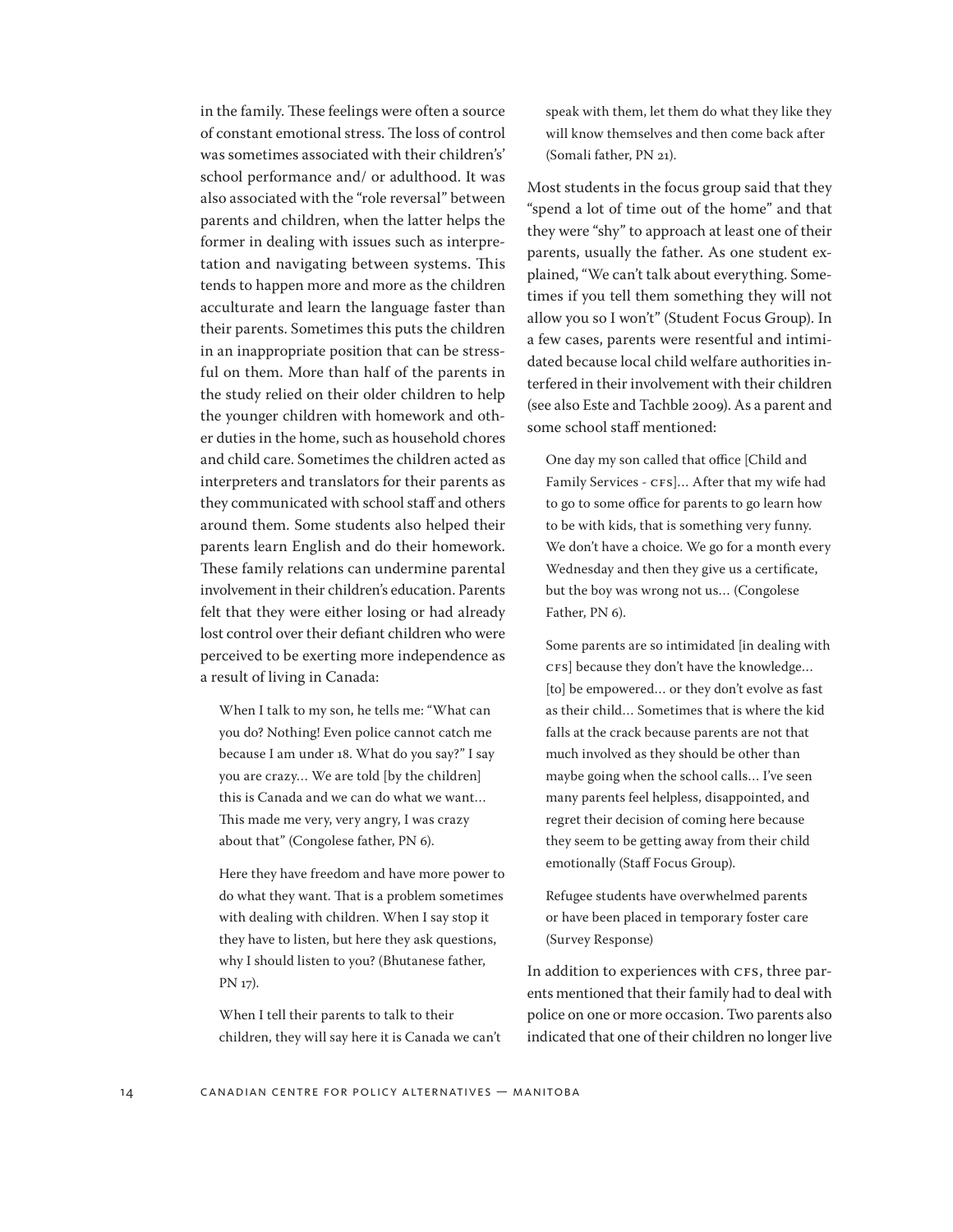with them because they were "impolite". These parents expressed very limited involvement in their children's education.

#### **Lack of Social Support**

Refugee families often lack the supports needed to navigate the stresses they experience, which can result in "time-poverty", the lack of 'free time' that parents can dedicate to their children's educational needs and concerns (Williams and Sanchez 2011: 55). Some parents in this study had more than one job or worked evening shifts, and sometimes the students themselves were working to support the family. As the experience of one father shows:

I work double shift. One company doesn't give double shift, so I go to one place 8 hours and then to another company for another 8 hours. In every 7 days I do 3 days double shift, continuously… This affects how much I am at home and my wife would help at home (Bhutanese Father, PN 19).

I have no idea [what happens inside the home with my children]… most of the time my wife is with the kids because I have to work (Bhutanese Father, PN 17).

Parents were often busy with "going to school to learn English", "establishing themselves", "raising younger children at home", "long hours of work", "finding a job", and "sandwiched" by "financial pressures" to support their families, at home and abroad, and paying back "transportation loans" to the government. Too much pressure on parents can sometimes make them reactive to their children or ignore them in order to cope. As one mother explains, "Sometimes I feel like I want to explode! I will yell in a loud voice at my children so they get scared and listen" (Syrian Mother, PN 4). Being pushed for time often impacted the quality and quantity of their involvement in their children's education and life in general.

#### **Single Parenting**

The stresses of daily life was felt especially by single parents and those who were struggling to negotiate employment outside of the home and involvement in their children's education. Five refugee parents, mostly mothers, said that they live alone with their children, either because of being widowed or separated from their partners, often before arriving to Canada. Some single parents, who were employed full-time, explain their struggles with involvement in the following ways:

Now I start work [as a cleaner/janitor] at 4pm till midnight. When I go home they are sleeping. That is why we see each other in the weekend more. It is hard during the week… I am almost working for 4 years by myself. It is very hard for them too (Single Ethiopian Mother, PN 9).

I have all the responsibilities like groceries and everything. [Sometimes] I ask them [my children] to do something [for me] they say no. I tried to get a license but I failed the computer test about 10 times… I don't have a husband to take us around. I have other friends who don't call me because they know I don't have a car… I don't know English I can't work here (Iraqi Mother, PN 12).

#### **Housing: 'The Problem With the Home is the Home'**

Housing vulnerability and negative neighbourhood characteristics in the inner city, such as poverty and crime, which is more common in the inner city, affect the re-settlement experiences of refugee families (Carter and Osborne 2009; Shier et al. 2016). It is very difficult to find an affordable and good home near a school for most refugee families due to their larger size. Almost half of the parents interviewed in this study noted challenges with their housing conditions, especially on arrival. Living in poor and often crowded homes was not always conducive for positive parent involvement. One single mother said that her building has bed bugs and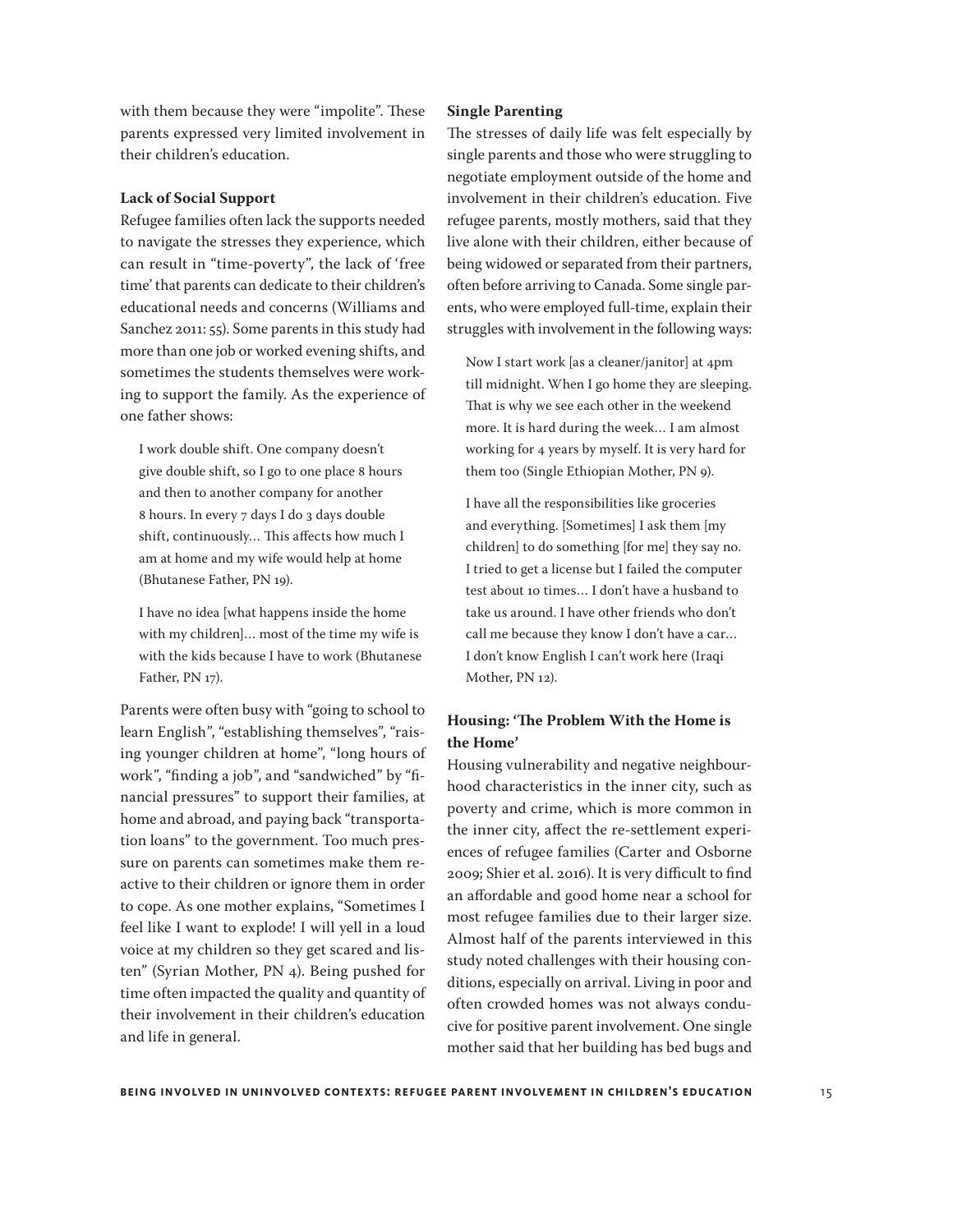pesticides are sprayed on a monthly basis and she was tired from packing and unpacking her furniture and belongings. Sometimes her nights were interrupted by youth playing with the fire alarm at night. She also noted that the smell of drugs, often smoked by youth, is common in her building. This mother felt, as a non-Syrian refugee, that she was not as fortunate with housing and supports from the government. However, interviews with Syrian families in this study show that they are not necessarily more privileged than other newcomers in their housing experiences. As some explained:

Our current home is small. We have 2 bedrooms and we are a family of 7... We also don't have a washing machine or a dryer. I fight sometimes with my husband and my children. I tell them sometimes to throw books away to have more space at home (Syrian Mother, PN 2).

Like their parents, when two siblings in the same house were interviewed they said that "the problem with the home is the home", they explained saying that their home is small, crowded, and "filled with cockroaches" (Children of Syrian Mother, PN 2).

Parental Education and Language Barriers Research on refugee parental involvement shows that lack of proficiency in the English language coupled with low levels of education and lack of self-confidence are often barriers to communication between parents and teachers (Tadesse 2014; Georgis et al. 2014). The most cited issue among participants in this study was relating to language barriers, especially on arrival, and not being able to help children academically because of lack of education. As two parents and a student each explained:

It is difficult for old dogs to learn new tricks. It is difficult to change habit, the way we speak. The first time [when I arrived in Winnipeg] I felt as if I am drowning in the water!" (Bhutanese Father, PN 13).

I am better than many refugees who come here without knowledge or going to school because many of them don't speak English. They are in a difficult situation. They don't know what their children is learning or doing… at and after school (Somali Father, PN 21).

My father barely knows the [alphabet] letters, he can't help me. I am helping him. My parents go to English school and they come home with their own homework and I have to help them (Student Focus Group).

Not being able to communicate caused families to feel stressed and isolated, especially when there were material and emotional issues requiring attention and support from outside of the home. It also limited parent interactions with the schools. Most parents did not talk with staff at school unless there was an issue concerning one of their children when a translator was available, or when they are invited to attend a parent meeting. These experiences are not surprising, given that most parents did not complete high school, and four parents, from Congo and Somalia, have never been to a school. For example, one mother said she couldn't learn because both her parents died after she was born and she "didn't have chance to study" (Congolese Mother, PN 7). Another mother said that "We lived in forest this is why I don't have any education" (Somali Mother, PN 8). To help their children academically, most parents relied on after school programs and on their older children to help their younger siblings.

#### Lack of School Supports

Consistent with the literature (Kanu 2008), we found that schools often struggle to address the needs of refugee families due to fiscal concerns and the lack of appropriate supports. School supports were grouped into three categories: lack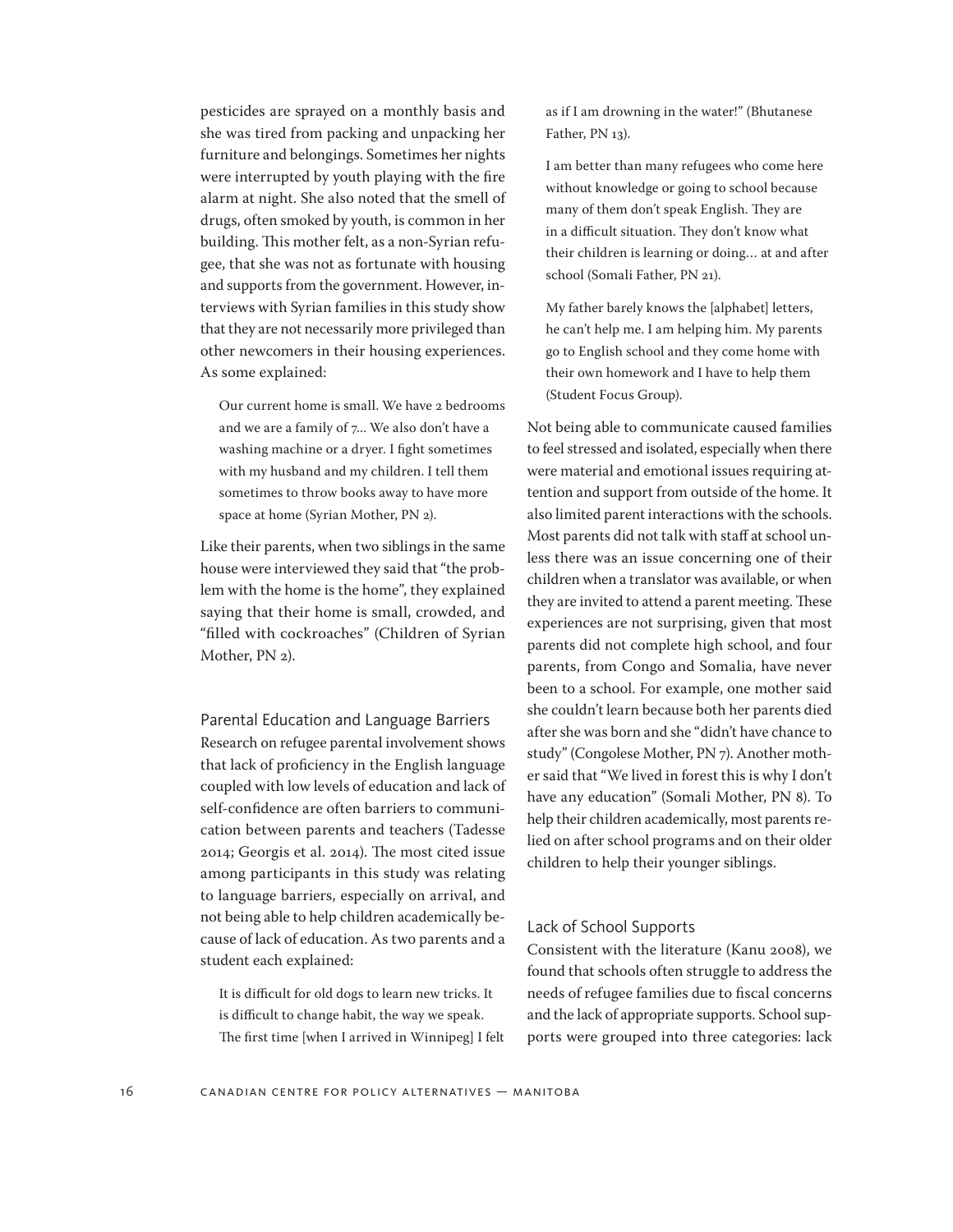of appropriate and timely communication between school staff and parents, the lack of time and support for teachers to involve themselves with refugee families, and lack of diverse teachers and culturally inclusive training.

#### **Lack of Communication**

Research shows that providing "caring, respectful, and culturally sensitive communication can foster refugee parent-teacher relationships" (Tadessa 2014: 304). However, most parents and 14 school staff in the study noted that communication is often a barrier between them and refugee parents who often speak little to no English. Parents said that their schools often send documents or automated-phone messages in English only and they struggle to understand them. They often relied on limited informal networks to help them translate and complete appropriate forms. School staff interviewed noted that even if documents are translated, some parents are unable to read in any language. The struggle to communicate also sometimes made it difficult to fully understand and deal with their children's behavior issues.

#### **Lack of Support for Teachers**

School staff indicated that their schools are limited in offering supports such as translators and support workers. Some felt that instead of receiving more supports to better deal with an increasing number of refugee families, they are receiving fewer supports as a result of limited funding available to schools. One school staff said in a survey that "the EAL [English as Additional Language] support teacher that was provided by the province was helpful, but the position has been cancelled". One teacher hesitantly explained in a focus group that she believes it to be too "controversial" to ask for more support for EAL teachers:

Seriously, if we need to build these things like relationships with our parents, we need to have support. Like in my class… I have 23 kids who don't speak English and no support in class. Even when the parent comes to talk to me I can't talk to that parent, because I have other kids and I am in elementary school where I am supposed to be dismissing kids home safely (Staff Focus Group).

Other staff, especially school administrators, agreed with this experience noting that most staff are under-supported because it is the fiscal "reality of all of our classrooms", even though they recognized that "engagement is dependent on one-to-one contact to a large extent". This finding is similar to recent research on parental involvement, which shows that the "beliefs that teachers and administrators held about effective ways to keep parents informed and engaged were not put into practice" (Brewer and McCabe 2014:16).

#### **Lack of Diverse Staff and Culturally Sensitive Training**

Similar to existing research (Brewer and McCabe 2014; Tadessa 2014; Dykshoorn 2009; Kanu 2008), we found that there can be a mismatch between parent and teacher expectations and that a teacher's performance can be hindered by limited or lack of knowledge and exposure to parents from refugee backgrounds. Many participants, especially school staff, in this study felt that more diverse teachers and culturally sensitive training are needed to avoid misunderstandings and to better ensure positive outcomes. Some parents expressed a different cultural understanding of interacting with teachers and disciplining children. For example as one parent explains, "Back home [in Bhutan]… It was with a stick with more discipline. And we should not speak eye to eye. It is not respectful. We are scared. Teachers who were from the ruling class would physically beat us… [and] gave us more homework" (Bhutanese Father, PN 13). In this case, avoiding eye contact can be misunderstood by a school staff as disre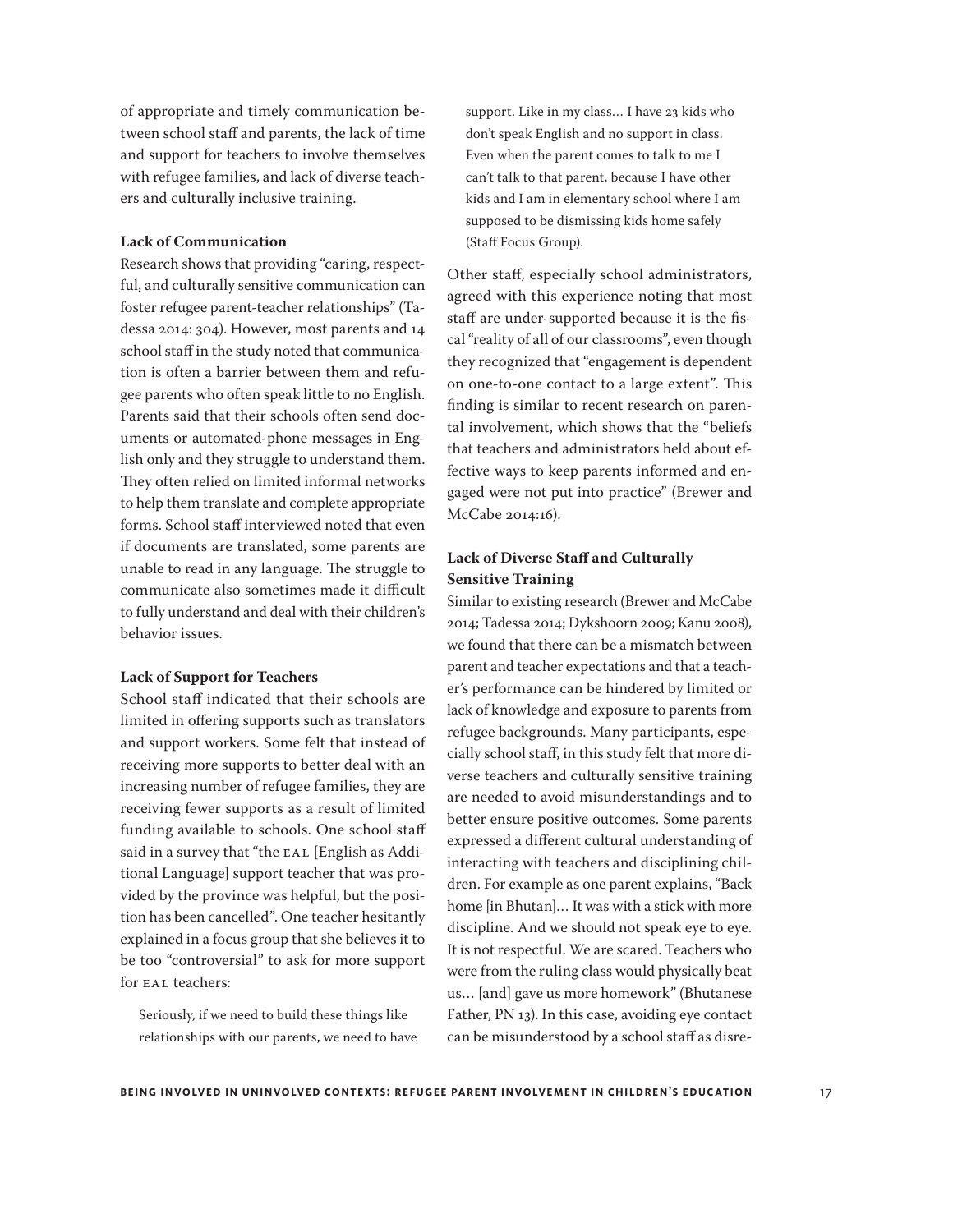spectful. Some school staff pointed out that parents' cultures were sometimes a barrier to being involved because some "were scared to speak to school administration" or because they held views that were either patriarchal or incorrect. A few teachers and support workers pointed out that some staff around them can be "so narrow minded and so prejudice" against some students of colour. This can cause issues between families and staff to be "blown out of proportion". As one teacher and a parent each explained:

I have an EAL classroom and my kids are all different from the rest [mostly newcomers]… it bothers me so much why is it that everybody [school staff] is putting all their efforts into getting my class into a straight line, while other classes the teachers don't even know where all their students are (Staff Focus Group).

My daughter [who was grade 10 at the time] cried because of a teacher. The teacher yelled at her in front of other kids… She failed and didn't go back to the same school... There were many complaints about teacher being racist and there were other comments like that from all the other coloured kids. She would pick and yell at them… I heard now that the teacher got fired (Somali Mother, PN 8).

Parents also said that they felt judged sometimes by their children's teacher. For example, one mother said that she was treated as a "poor refugee" by her school teacher, even though she was not poor before fleeing the war in her country (Ethiopian Mother, PN 9).

As has been heard through the voices of parents, students, and staff, there are multiple and intersecting challenges that refugee families have to navigate in being involved in their children's education, inside and outside of the school system. Given these challenges, supports need to be offered within a holistic framework that is responsive to the needs of refugee families.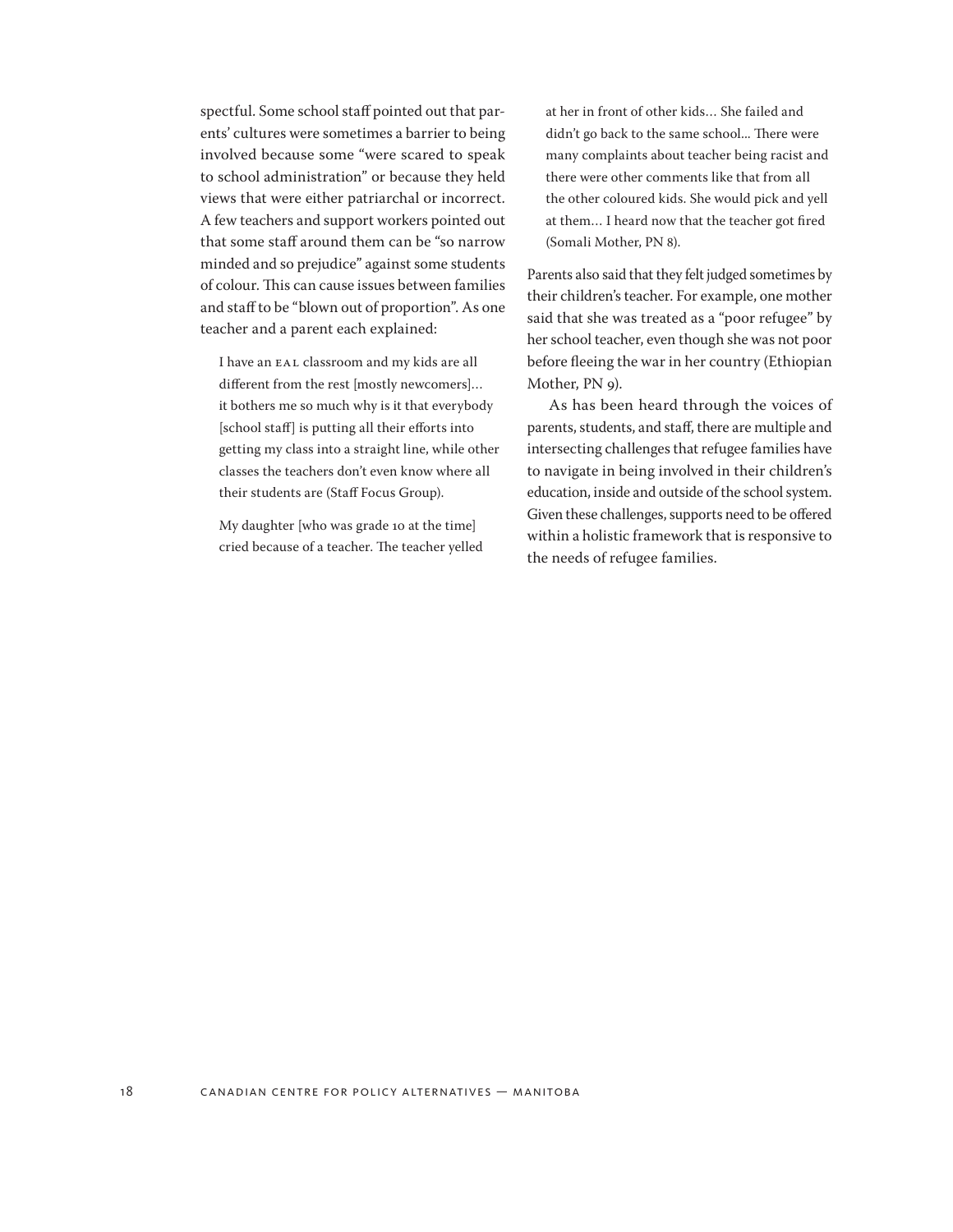## Recommendations

Our analysis of the data gathered leads us to three main recommendations that we believe can promote more meaningful and effective parental involvement in refugee families. First, educators must consider the experiences of parents and expand their understanding of 'involvement' to avoid the mislabeling of parents as 'uninvolved'. Second, educators must improve their efforts to make schools more accessible and inclusive. Third, all stakeholders involved, including the Winnipeg School Division, community organizations, and all levels of government, need to provide more academic and social supports to families by offering quality after-school programs and providing opportunities to empower and improve the skills of parents.

#### Consider Parent Experiences to Avoid Misunderstandings

This study shows that refugee parents believe that they are involved in their children's education and place a high value on involvement. They make great efforts to involve themselves using their lived experiences, in spite of the challenges they face before, during, and after migrating. For this reason it is important to consider different cultural

understandings and how parenting practices are structurally constructed and embedded in social context and experience. Assuming that refugee parents are not as involved in or concerned with their children's education, simply because of school participation, ignores the stresses they face in the contexts that they live in. These assumptions are rooted in deficit thinking and discourse on at-risk-ness (see Auerbach 2007; López 2001). Even if parents do not necessarily advocate for themselves in other realms of civic participation, they can "become active, motivated agents of empowerment and change when fighting to improve their children's education and their opportunities in life" (Jasis and Ordoñez-Jasis 2012: 85).

Recent research also shows that traditional barriers facing parents such as language, can act as "catalysts", this means that although they can limit involvement, they can also facilitate involvement (Brewer and McCabe 2014). Similarly in this study while most parents identified several barriers to involvement, some of them desired and became more involved to counter the effects of the barrier. For example, while lack of diverse teachers was a barrier to involvement for some parents, it was also a motivator for others. As one parent explains: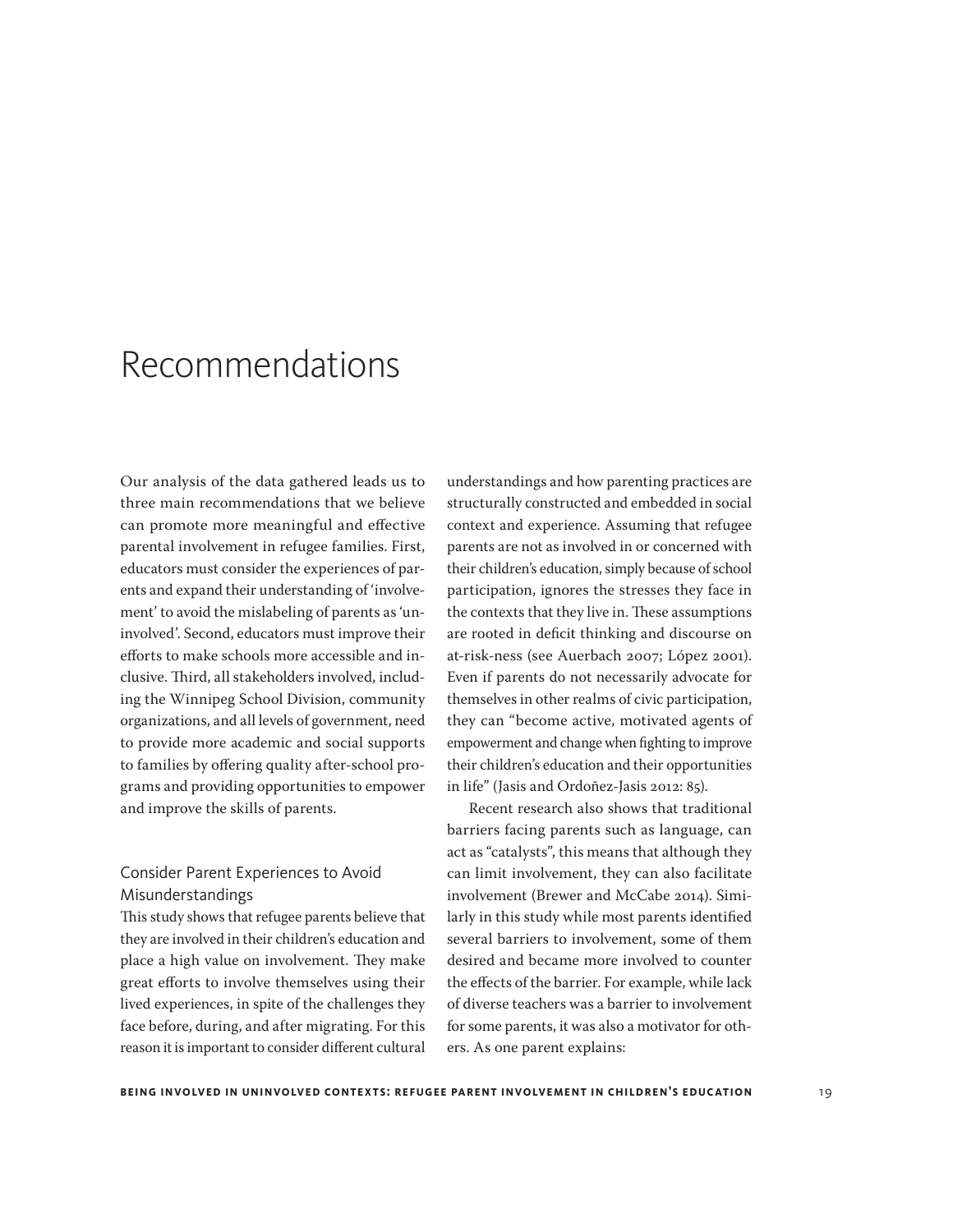He [the teacher] was struggling to make them [the students] understand what he was teaching… I invited myself and the teacher was very happy to see me. He was saying to me that I am a model. He invited me and welcomed me. He invited me the second time… so I volunteered there (Somali Father, PN 21).

While this parent may have been more active in his involvement than most other parents because he was comfortable speaking English and had completed high school, this example also highlights the need to avoid labelling parents by barriers or vice versa.

More Accessible and Inclusive Schools In order to promote more meaningful and effective parent involvement among refugee families the Winnipeg School Division need to make spaces and relations in their schools more inclusive and empowering. This can be done by:

*• The Winnipeg School Division needs to change the manner in which students are assessed for grade placement.* Many families and some school staff in this study cited grade placement of students, based on age alone and not their academic level, as a key challenge for students. Most students in this study, especially the older boys, had interrupted schooling and struggled academically in their schools, especially on arrival because they were often placed into regular classrooms with limited supports. Parents felt that their children struggled to obtain all the credits necessary to graduate from school before they turn 21. One parent explained the impact of grade placement on his older son: "It is the most horrible and unsatisfied learning... They have got a big bulldozer behind them. They have to run to save themselves otherwise they will be pushed and buried" (Somali Father, PN 21). Some students in this study

experienced a downward grade mobility (e.g. going from grade 12 to 11). In the absence of intensive academic and social supports for their children, parents wanted the schools to place students in grades that reflected more their educational level, in addition to their age and English level.

- *• More timely and appropriate translation and interpretation services to help parents communicate with the school.*  Communication can be enhanced by making information available to parents in their home language, encouraging parentteacher relations, and inviting parents to participate in special activities. Professionals should try empowering parents with structural information about the main elements of the educational curriculum with minimal reliance on written technical language, because some refugees struggle to read and write in any language. This will help parents know the 'language of the school' and the expectations related to school readiness and success, so that inconsistencies can be reduced or avoided (Weine 2008; Sainsbury and Renzaho 2011; Brewer and McCabe 2014).
- *• Increase diversity among school staff.* It is important to have well-trained school staff from similar backgrounds as their refugee communities to help parents be more comfortable in approaching the school for assistance and for involvement opportunities. This can be also be done by training and hiring refugee parents in schools (Brewer and McCabe 2014; Tadessa 2014).
- *• Provide wrap-around and culturally sensitive supports through the use of cultural brokers.* Georgis et al. (2014) show how a three-year Transition Supports Program, at an inner-city high school with a dense newcomer population in Alberta, was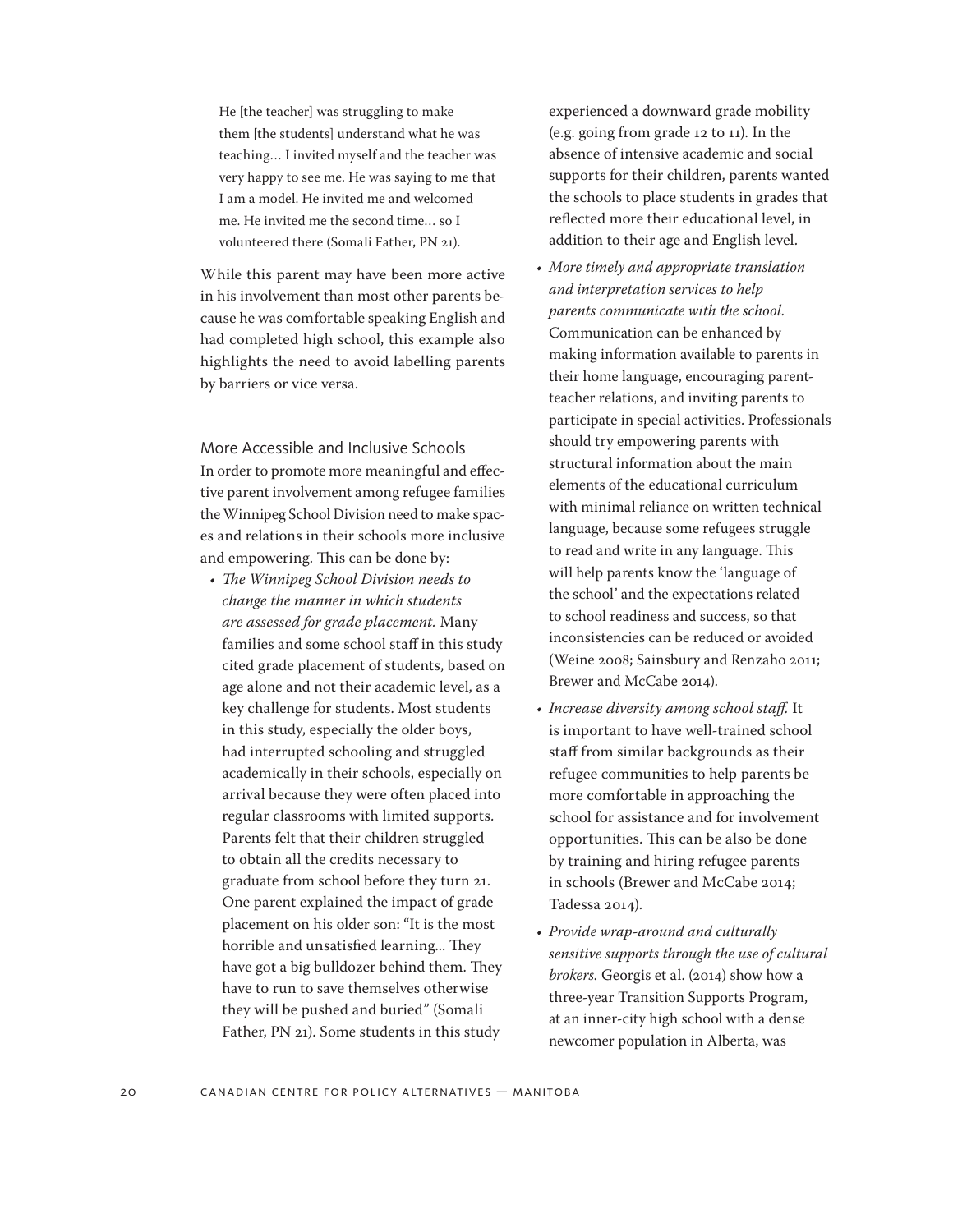successful in providing parental support and improving parent involvement along with relations between families, their schools and their communities. In addition to offering linguistic and academic support to students, the program supported families by providing cultural brokers who provided inschool brokering services and out-of-school wraparound family support. The authors concluded that this is a successful model to effectively and meaningfully support refugee parents because cultural brokers fostered a sense of belonging while addressing some of the socio-cultural barriers associated with the resettlement process.

- *• Offer more culturally sensitive training for school staff to help them better understand parent needs and include their experiences in the schools.* School staff in the Winnipeg School Division need to perceive their role as supporters and advocates for families. In order for them to do so, school staff especially those with more privilege and less awareness and interactions with refugee families, would benefit from training on cultural competency and safety. School staff will also need to be supported by their schools to avoid burnout or compassion fatigue.
- *• Provide "flexible" supports to enhance participation.* This can involve educators or support workers meeting with parents on weekends or at their homes. It can also be done by offering child care during parent meetings or translation services outside of school situations (see Brewer and McCabe 2014; Magro and Ghorayshi 2011). Since refugee parents have English classes and sometimes employment during the day, allowing them to meet with the school at alternative times or without notice can promote more interactions, even though arranging for interpretation services on short notice is a challenge.
- *• Promote more collaboration between community organizations and schools.*  School staff, in this study, suggested it would be beneficial to receive assessment information regarding their families from community organizations or programs to better understand their needs. Keeping in mind that the responsibility for this involve different levels of governments, the Winnipeg School Division can try to better ensure it is doing its part in advocating for more collaboration and in building relationships with community organizations.
- *• Develop a "protocol" to guide practices related to refugee involvement within school divisions.* School staff identified the need for a guide that would provide a reference and best practice tool to ensure consistency, not a "one-size-fits-all" model since refugees are not a homogeneous group. The consensus among school staff in the focus groups was that some general information on refugee parental involvement, grade placement, and best practices can be shared within the school division. For this guide to be effective it needs to be implemented by the Winnipeg School Division in ways that is consistent and accountable.

Advocate and Offer More Supports Many parents in this study felt that in order to promote more involvement in education, families like them could use more supports and networking opportunities. This can be done in three main ways:

*• Increase access to after school programs.*  To be able to help their children with homework, most of the parents in the study had their children enrolled in after-school programming, which included supports with homework and extracurricular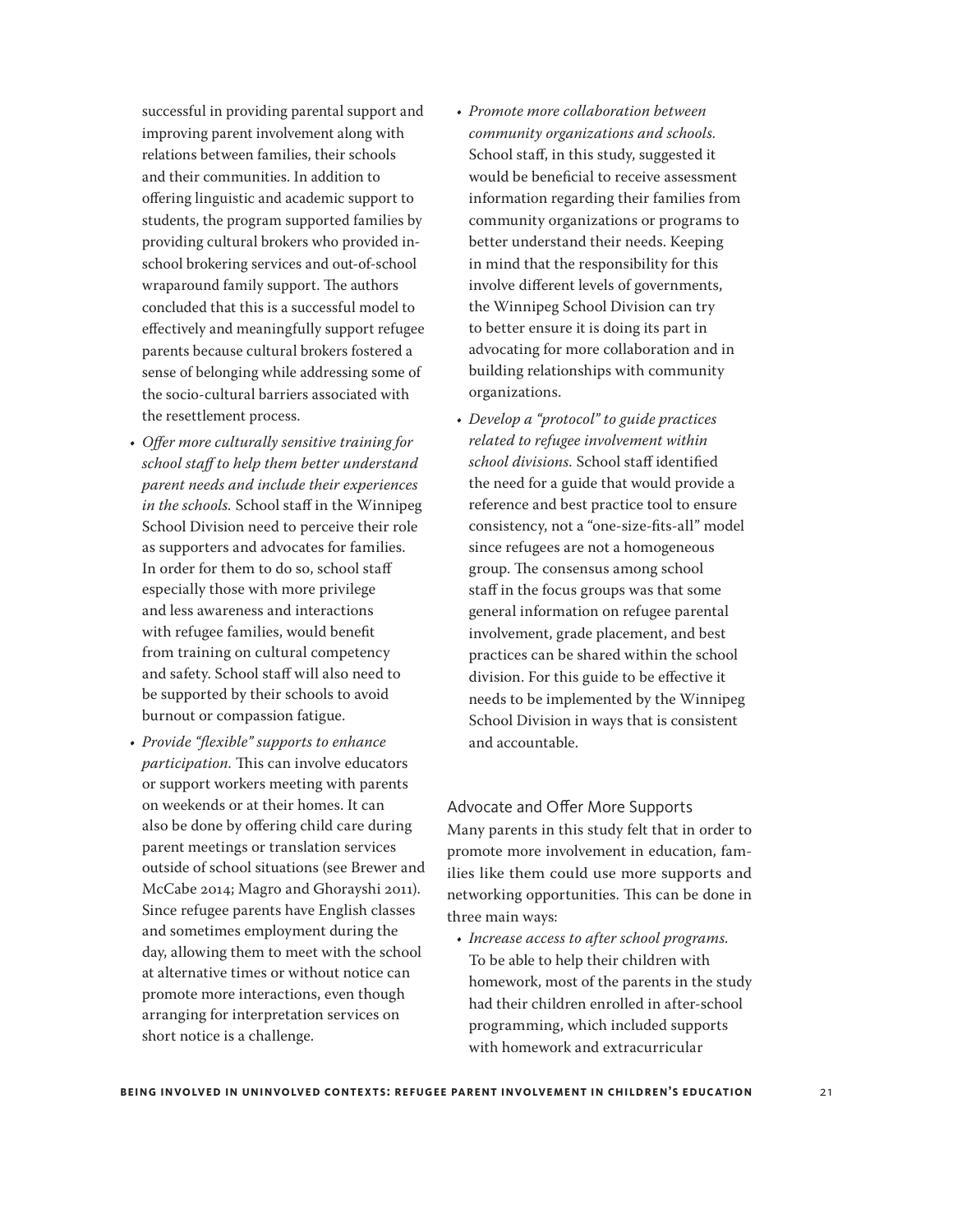activities. This gave a sense of relief for parents because they felt the programs can help improve student outcomes. As one parent explained: "After school programs are very helpful. For instance, I am working and I am a refugee and I don't have anybody to help here. Back home you can get somebody to help you like your brother, nieces or nephews. Here there is no body…" (Congolese Mother, PN 10). For this reason, the Winnipeg School Division and community organization can offer more after-school programming to support refugee families.

- *• Improve the quality of after school programs.* Some parents had recommendations to improve after school programs. A few suggested increasing the quantity and quality of mentors, this can be done by hiring more people from the same ethnic and cultural backgrounds as the children or by allowing parents to volunteer and get to know the program and what their children are doing. Some parents felt that less 'free play' should be offered, and more focus should be on core academic subjects since some of their children lack the necessary foundation to catch up in class.
- *• Help parents help themselves through community supports and opportunities.*  Research shows that one of the best ways to support refugee parents is to provide intensive support for them to learn English and to offer strategies for enhancing their chances for suitable employment. Connections to employers

can be promoted by the schools and community organizations. In addition, we need to include refugee parents in programming that is specifically focused on their challenges while offering child care to ease their access (Shimoni et al. 2003; Este and Tachble 2009). Parents in this study felt that more programming can be offered for children under the age of 12 and for the parents themselves, who are often excluded. Parents wanted more and better English language training programs and cultural programs that help them understand rules and general information, including on disciplining children. Parents also felt that more financial supports can be provided to help ease pressure on families in order to cover the cost of expenses, including paying rent, supporting families overseas, and repaying transportation loans granted to them by the government. Finally, one parent felt that refugee communities need to be more unified and equality needs to be established throughout society to effectively promote parent involvement. This means supports need to be offered to refugee parents at the local, municipal and federal levels; not from a neoliberal, selfhelp approach, but from an empowering perspective. Refugee parents often face barriers to being involved in their children's education and all stakeholders at the school, community and government levels need to advocate with and for them in social contexts that often excludes their experiences and desires.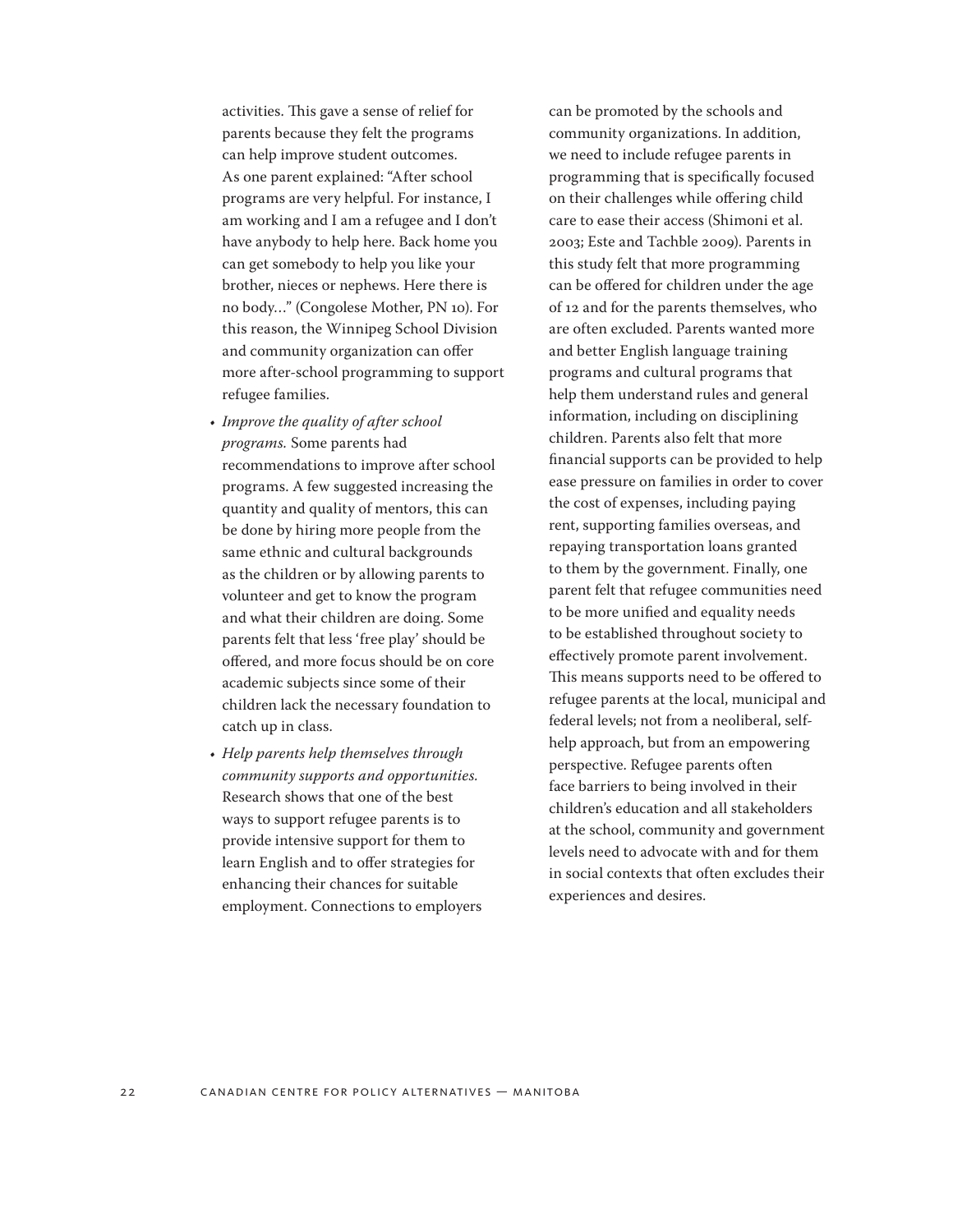## Conclusion

The overarching goal throughout this research study was to examine the process of refugee parent involvement in their children's education in Winnipeg's inner city. Following a communitybased research approach, the study's primary focus was on refugee parents' experiences, practices, and contexts. By including parent voices, a more inclusive understanding of parent involvement was offered. These voices were validated with the literature review and the information gathered from school staff and the children of refugee parents.

It is evident that newcomer parents from refugee backgrounds face multiple and intersecting barriers to being involved in their children's education. Parents often faced a range of psychosocial challenges as a result of their migration to Winnipeg. These challenges were compounded with education and language barriers and the lack of school supports. Even though parents struggled with helping their children academically and were not actively involved in the schools, they still felt very involved in their children's education and life in general. However, at times, it seemed that their children were struggling in school and at home in spite of the parents' efforts and desires.

Refugee parents may differ in how they view themselves as parents, but they all agree that parent involvement in children's education is important for social and academic success. However, their perception of involvement was often broader than the perception school staff had, which was limited to school-based involvement. Parents often focused on informal means of involvement, such as following-up on children at home, providing support and guidance, and by sharing their migration experiences and motivational narratives of sacrifice with their children. Involvement for the families was a source of meaning that sustained their feelings of belonging and a source of protection that provided a safety net for their children during stressful times. For this reason, in the few cases when refugee parents struggled with being involved in their children's education, especially for single mothers employed-full time, there was significant acculturation stress noted.

Until structures and relations of violence that generate displacement are addressed by transnational powers, including the Canadian state, refugees will continue to migrate to Manitoba. It is imperative that supports for refugee families offered by the schools, the community, and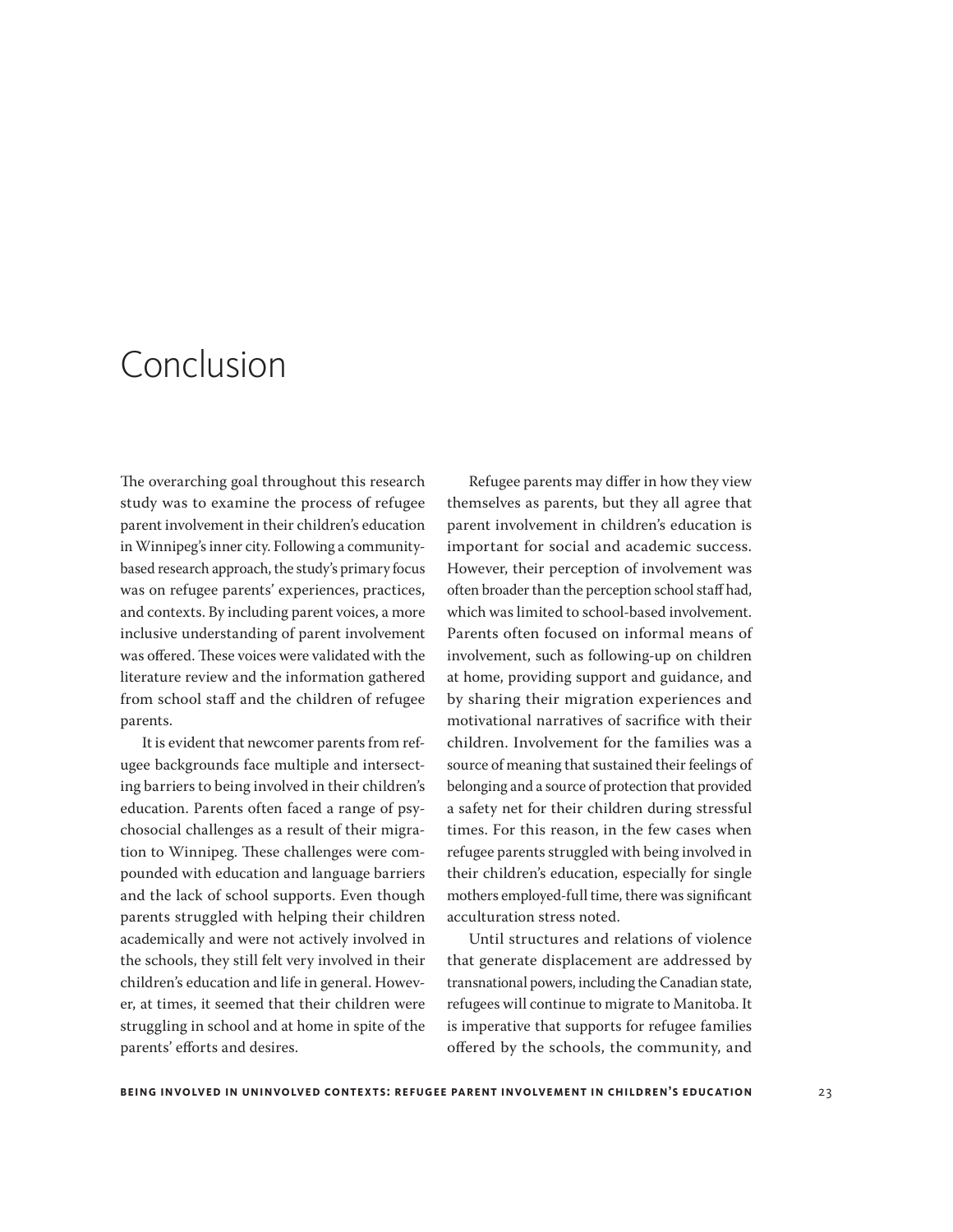governments are increased, in quantity and quality, and are continued beyond their arrival. Supporting refugee parental involvement meaningfully and effectively requires educators and policymakers to consider the context of their experiences so that they can be better supported and empowered as parents and individual members of the community. In addition to improving the social opportunities and personal skills of parents, all stakeholders must try to involve them in ways that is based on their experiences. Failing to do this will keep refugee families in assimilative and precarious contexts that continue to create and maintain the power inequities and inequalities they experience.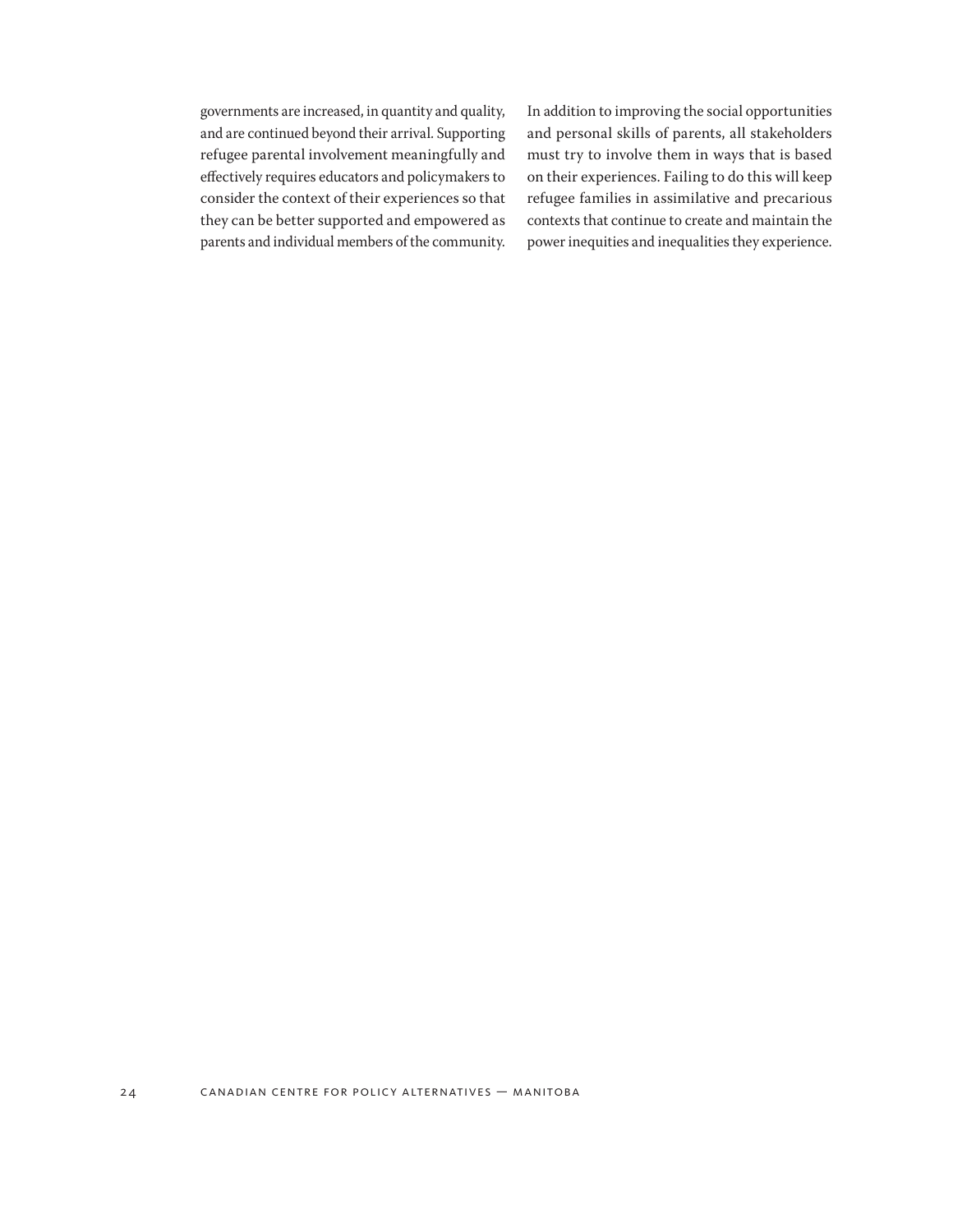## References

- Adekunle, B., Cidro, J. and Filson, G. (2015). *The Political Economy of Culturally Appropriate Foods in Winnipeg: A Case of Refugee Path Immigrants (RPIs).* Manitoba: Canadian Centre for Policy Alternatives.
- Auerbach, S. (2007). From Moral Supporters to Struggling Advocates: Reconceptualizing Parent Roles in Education through the Experience of Working-Class Families of Color. *Urban Education*, 42(3), 250–283.
- Beauregard, F., Petrakos, H., and Dupont, A. (2014). Family-School Partnership: Practices of Immigrant Parents in Quebec. *Canada School Community Journal,* 24(1), 177–210.
- Brewer, C. A. and McCabe, M. (2014). *Immigrant and Refugee Students in Canada.* Edmonton, Alberta: Brush Education Inc.
- Carter, T., and Osborne, J. (2009). Housing and Neighbourhood Challenges of Refugee Resettlement in Declining Inner City Neighbourhoods: A Winnipeg Case Study. *Journal of Immigrant and Refugee Studies*, 7(3), 308–327.
- David, E. J. R. (2014). Internalized Oppression: *The Psychology of Marginalized Groups.* New York: Springer Publishing Company.
- Dumbrill, G. C. (2008). Your Policies, Our Children: Message from Refugee Parents to Child Welfare Workers and Policymakers. *Child Welfare* 88(3), 145–68.
- Dykshoorn, A. (2009). Refugee Students in Canadian Schools: Their Distinct Needs and the Gaps in Existing Interventions. Pp. 15–27 in *An Exercise of Worldmaking*. Netherlands: International Institute of Social Studies.
- Este, D., and Tachble, A. (2009). The Perceptions and Experiences of Russian Immigrant and Sudanese Refugee Men as Fathers in an Urban Center in Canada. *The Annals of the American Academy of Political and Social Science,* 624(1), 139–155.
- Freire, P. (1970/2000). *Pedagogy of the Oppressed.*  New York: Continuum (original work published in 1970).
- Georgis, R., Gokiert, R. J., Ford, D. M., and Ali, M. (2014). Creating Inclusive Parent Engagement Practices: Lessons Learned from a School Community Collaborative Supporting Newcomer Refugee Families. *Multicultural Education*, 21, 23–27.
- Glogowski, K., and Ferreira, M. (2015). *Parental Engagement: Research Evidence, Practitioner*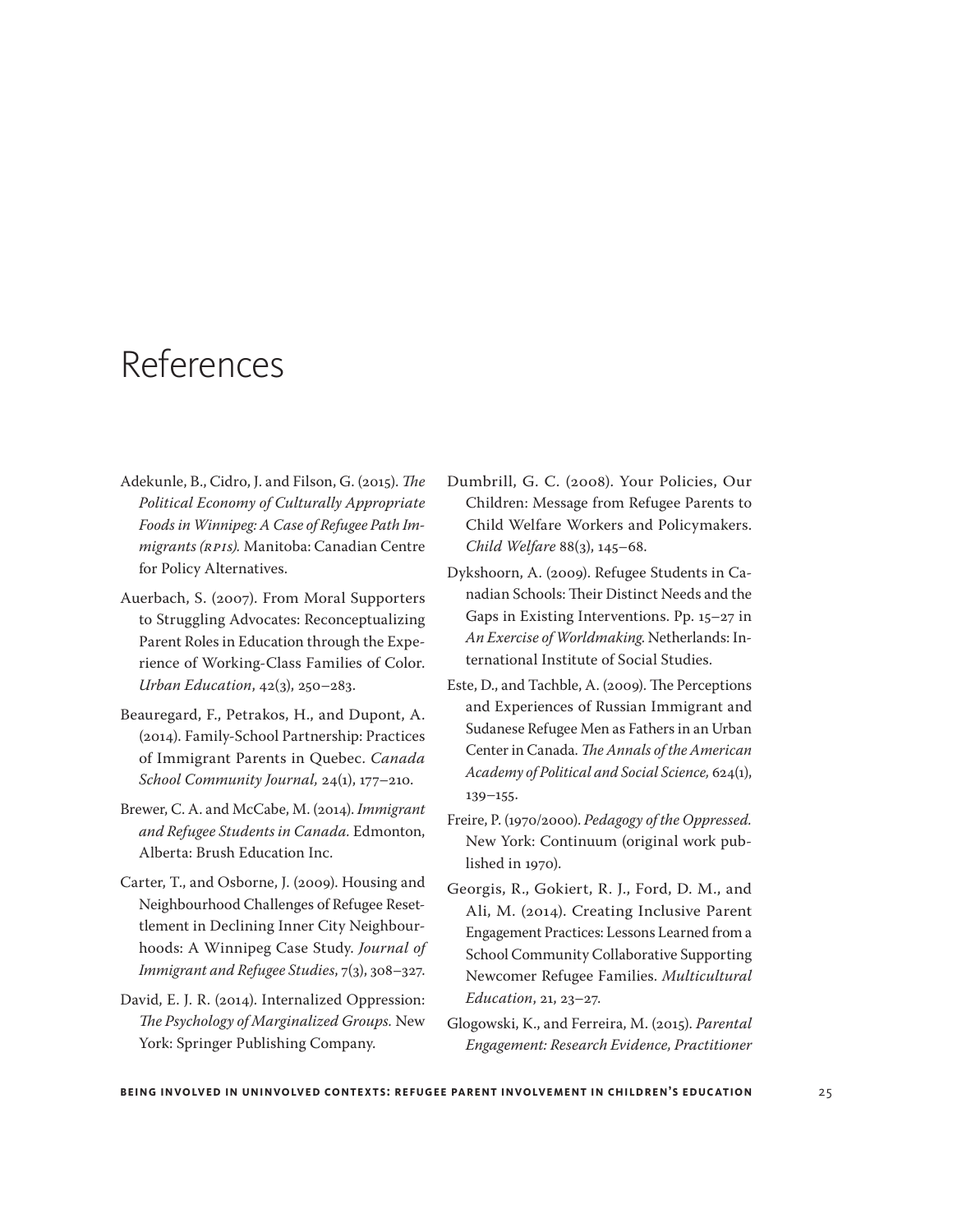*Knowledge, Effective Implementation*. Toronto: Pathways to Education Canada.

- Graham, H. R., Minhas, R. S., and Paxton, G. (2016). Learning Problems in Children of Refugee Background: A Systematic Review. *Pediatrics*, 137(6).
- Hos, R. (2016). Caring Is Not Enough: Teachers' Enactment of Ethical Care for Adolescent Students With Limited or Interrupted Formal Education (SLIFE) in a Newcomer Classroom. *Education and Urban Society* 48, 479–503.
- Ippolito J. and Schecter S. (2010). Parent Involvement as Education: A Case Study. *Education Canada*, 48(2).
- Jasis, P., and Ordoñez-Jasis, R. (2012). Latino Parent Involvement: Examining Commitment and Empowerment in Schools. *Urban Education*, 47(1), 65–89.
- Kanu, Y., (2008). Educational Needs and Barriers for African Refugee Students in Manitoba. *Canadian Journal of Education*, 31(4), 915–940.
- Khanlou, N., Mustafa, N., Vazquez, L. M., Haque, N., and Yoshida, K. (2015). Stressors and Barriers to Services for Immigrant Fathers Raising Children with Developmental Disabilities Stressors and Barriers to Services for Immigrant Fathers Raising Children with Developmental Disabilities. *International Journal Mental Health Addiction*, 13, 659–674.
- López, G. R. (2001). The Value of Hard Work: Lessons on Parent Involvement from an (im) migrant Household. *Harvard Educational Review,* 71, 416–437.
- MacKinnon, S., Stephens, S., and Salah, Z. (2006). *Inner-City Refugee Women: Stories of Hope and Survival, Lessons for Public Policy.* Canadian Centre for Policy Alternatives. Pp. 1–28.
- Magro, Karen and Ghorayshi, Parvin. (2011). *Adult Refugees and Newcomers in the City of Winnipeg: Promising Pathways for Transformative Learning.* Canadian Centre for Policy Alternatives Manitoba Office, Pp. 1–23.
- Manitoba Immigration and Labour. (2015). Manitoba Immigration Facts: 2014 Statistical Report. Winnipeg.
- Manitoba Government. (2012). *Manitoba Introduces Legislation that Would Strengthen the Role of Parents in the Education System*. Accessed athttp://news.gov.mb.ca/news/index. html?item=15737
- Manitoba Education, Citizenship and Youth. (2005). *School Partnerships: A guide for Parents, Schools, and Communities*. Winnipeg, Manitoba.
- McBrien, J. L. (2011). The Importance of Context: Vietnamese, Somali, and Iranian Refugee Mothers Discuss Their Resettled Lives and Involvement in Their Children's Schools. *Compare: a Journal of Comparative and International Education*, 41(1), 75–90.
- MAPC. (2014). Resource Guide for Manitoba's Parent Advisory Councils: Developing Best Practice for Parent Groups in Schools. Winnipeg, Manitoba.
- Muller, D. (2009). *Parental Engagement: Social and Economic Effects*. Launceston [Tas.]: Australian Parents Council.
- Newcomer Education Coalition of Manitoba. (2015). *Report of the Newcomer Youth Gathering*. Winnipeg, Manitoba.
- Nelson, G., Ochocka, J., Griffin, K., and Lord, J. (1998). "Nothing About Me, Without Me": Participatory Action Research with Self-Help/ Mutual Aid Organizations for Psychiatric Consumer/Survivors. *American Journal of Community Psychology,* 26(6), 881–912.
- Pasic, N. (2014). *From Refugee Camps to American Public Schools: Understanding Parental Involvement of African Refugee Parents.* Thesis (MACL)-Westminster College.
- People for Education. (2009). *The Parent Inclusion Manual.* Ontario.
- Rousseau, Cécile; Mekki-Berrada, Abdelwahed; and Moreu, Sylvie. (2001). Trauma and Ex-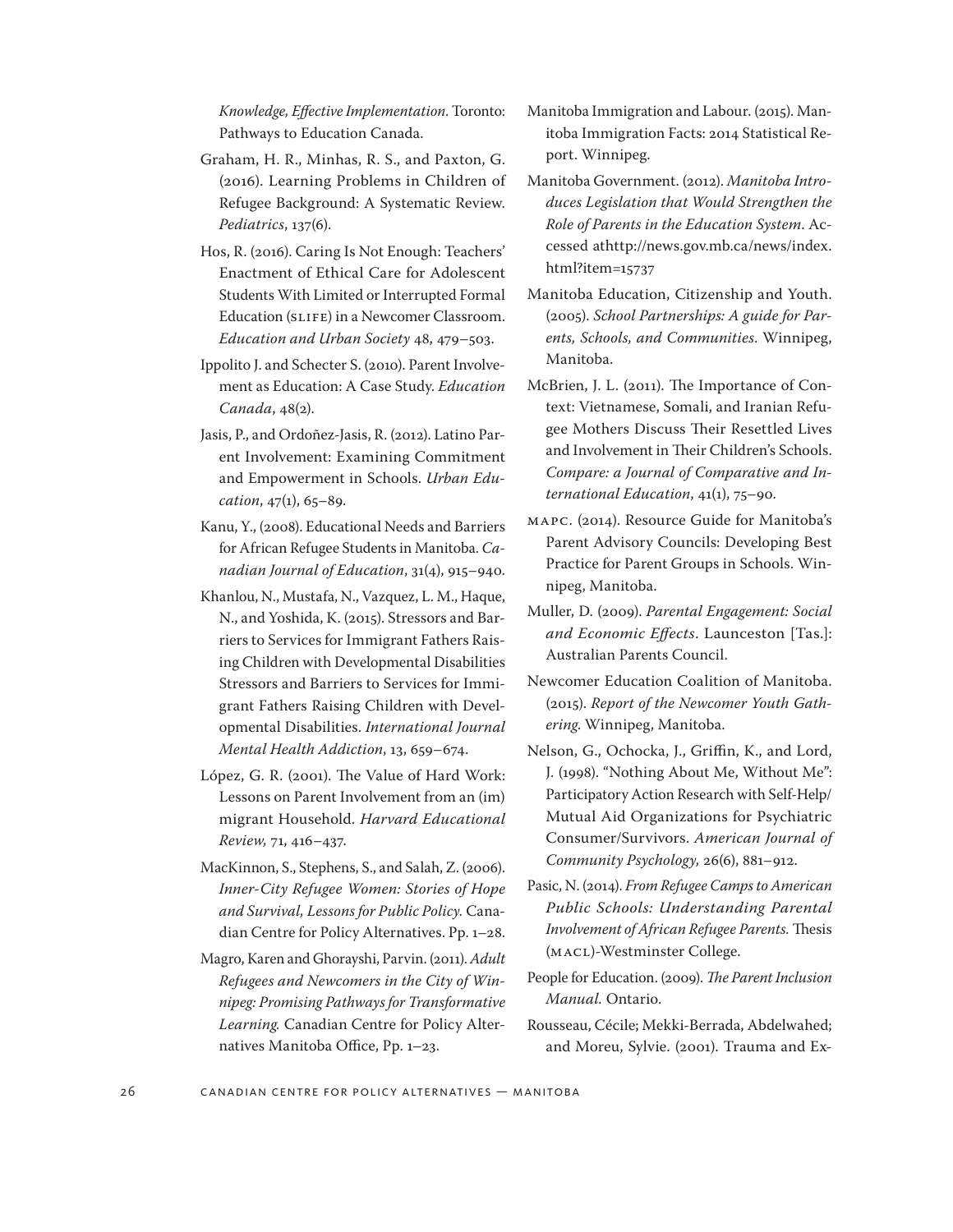tended Separation from Family among Latin America and African Refugees in Montreal. *Psychiatry* 64(1), 40–59.

- Roxas, K., and Roy, L. (2013). "Where to Start": Learning from Somali Bantu Refugee Students and Families. *Teacher Education and Practice*, 25(1), 100–118.
- Rah, Y., Choi, S., and Nguyen, T. S. T. (2009). Building Bridges between Refugee Parents and Schools. *International Journal of Leadership in Education*, 12(4), 347–365.
- Sainsbury, W. J. and Renzaho, A. M. N. (2011). Educational Concerns of Arabic Speaking Migrants from Sudan and Iraq to Melbourne: Expectations on Migrant Parents in Australia. *International Journal of Educational Research*, 50(5), 291–300.
- Shier, M. L., Graham, J. R., Fukuda, E., & Turner, A. (2016). Predictors of living in precarious housing among immigrants accessing housing support services. *Journal of International Migration and Integration*, 17(1), 173–192.
- Shimoni, R., Este, D., and Clark, D. E. (2003). Paternal Engagement in Immigrant and Refugee Families. *Journal of Comparative Family Studies*, 34(4), 555.
- Stewart, J. (2012). Transforming Schools and Strengthening Leadership to Support the Educational and Psychosocial Needs of War-Affected Children Living in Canada. *Diaspora, Indigenous, and Minority Education*, 6(3), 172–189.
- Stewart, J. (2011). *Supporting Refugee Children: Strategies for Educators.* Toronto: University of Toronto Press.
- Suizzo, M.-A., Jackson, K. M., Pahlke, E., Mc-Clain, S., Marroquin, Y., Blondeau, L. A., and

Hong, K. (2015). Parents' School Satisfaction and Academic Socialization Predict Adolescents' Autonomous Motivation: A Mixed-Method Study of Low-Income Ethnic Minority Families. *Journal of Adolescent Research,* 1–32.

- Tadesse, S. (2014). Parent Involvement: Perceived Encouragement and Barriers to African Refugee Parent and Teacher Relationships. *Childhood Education*, 90(4), 298–305.
- Thomas, J. (2015). "Teaching Somebody to Fish": Implications for Immigrant-Serving Organizations and Employment in Edmonton and Winnipeg. *Canadian Ethnic Studies,* 47(1), 157–177.
- Voltz, D. L., Sims, M. J., Nelson, B. P. (2010). *Connecting Teachers, Students, and Standards: Strategies for Success in Diverse and Inclusive Classrooms.* Alexandria, VA: Association for Supervision and Curriculum Development.
- Weine, S. (2008). Family Roles in Refugee Youth Resettlement from a Prevention Perspective. *Child and Adolescent Psychiatric Clinics of North America*, 17(3), 515–32.
- Williams, N. (2010). Establishing the Boundaries and Building Bridges: Research Methods Into the Ecology of the Refugee Parenting Experience. *Qualitative Studies,* 1(2), 91–114.
- Williams, T. T., and Sanchez, B. (2013). Identifying and Decreasing Barriers to Parent Involvement for Inner-city Parents. *Youth and Society*, 45, 54–74.
- Winnipeg School Division. (2006). Parent, Family, and Community. Accessed at https://www. winnipegsd.ca/Parents/Pages/default.aspx
- Wong, K. (2015). Implementing Parent Engagement Policy in an Increasingly Culturally Diverse Community of New Immigrants: How New is "New"? *Canadian Journal of Education* 38(2).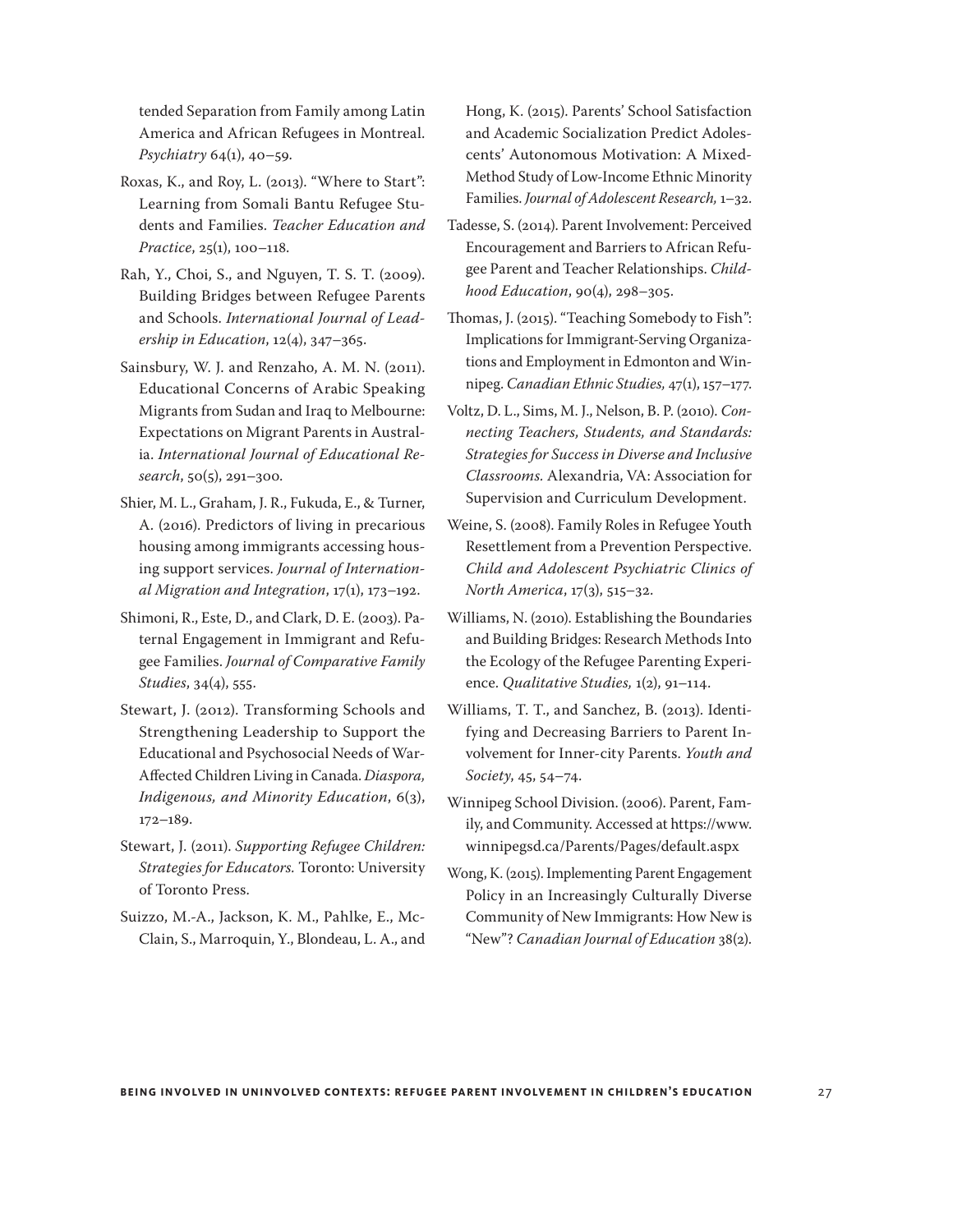canadian centre for policy alternatives — MANITOBA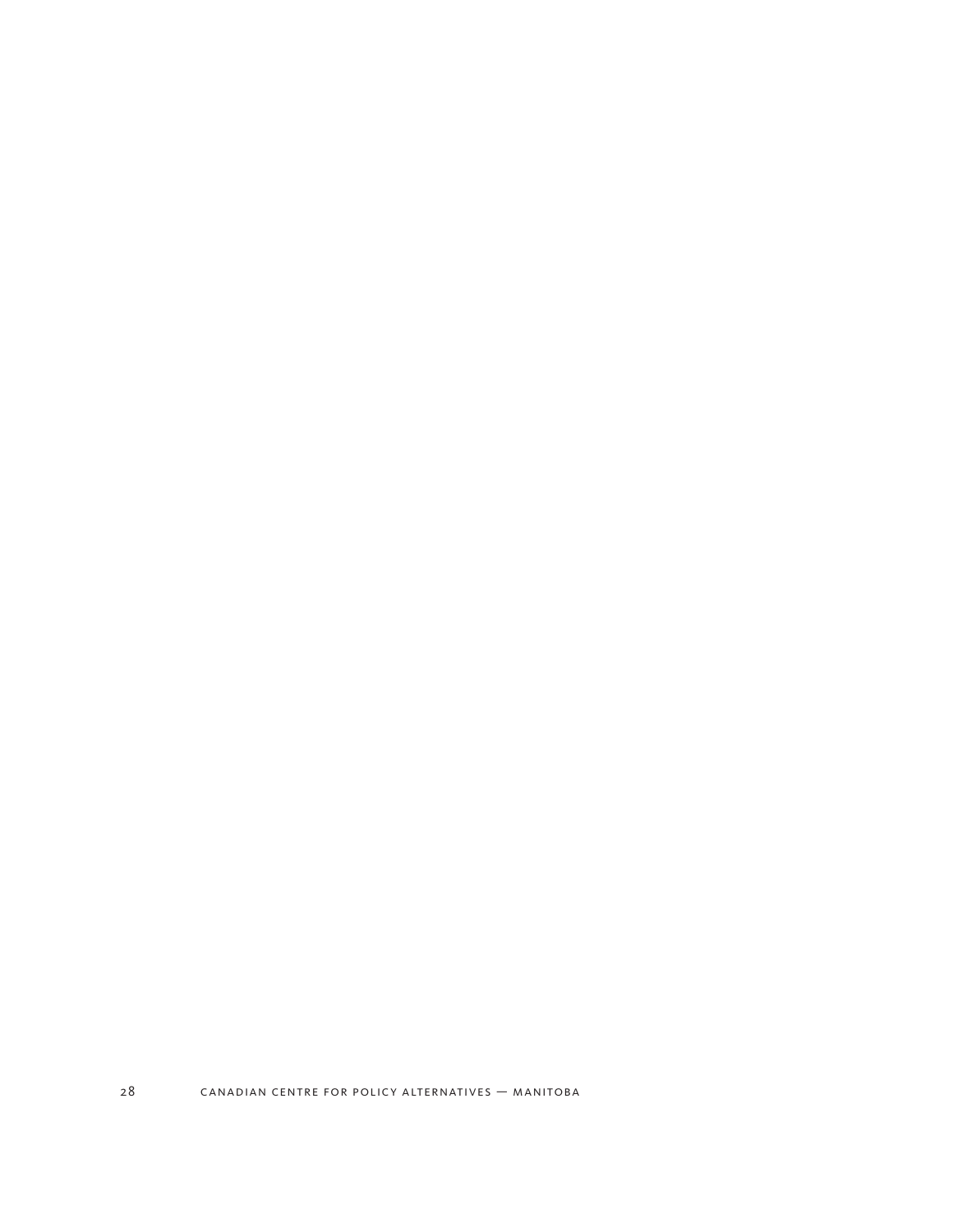**Being Involved in Uninvolved Contexts: Refugee Parent Involvement in Children's Education** 29